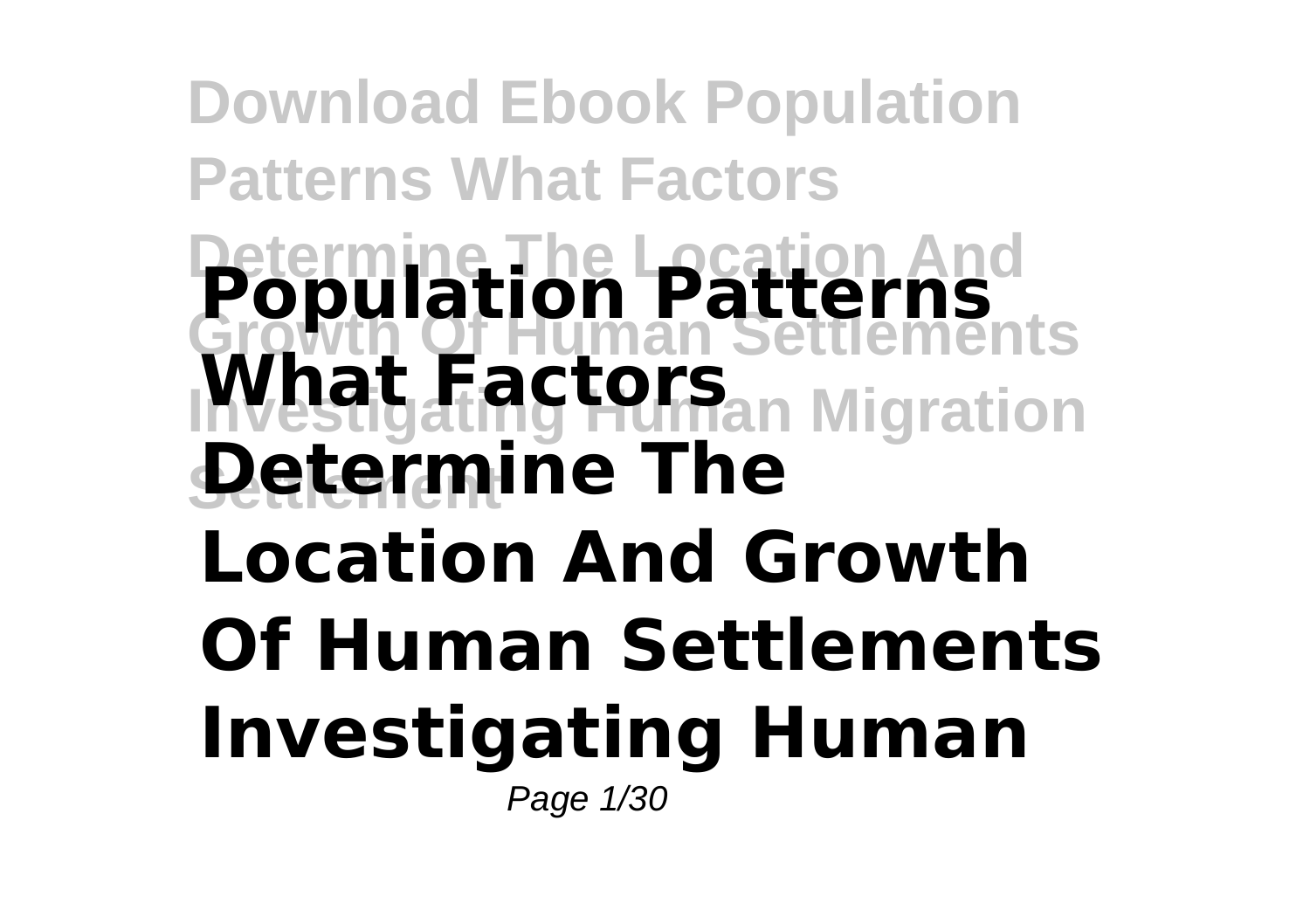# **Migration Settlement**

When people should go to the book stores, search introduction by shop, ion **Settlement** This is why we offer the books shelf by shelf, it is in fact problematic. compilations in this website. It will categorically ease you to see guide **population patterns what factors**

Page 2/30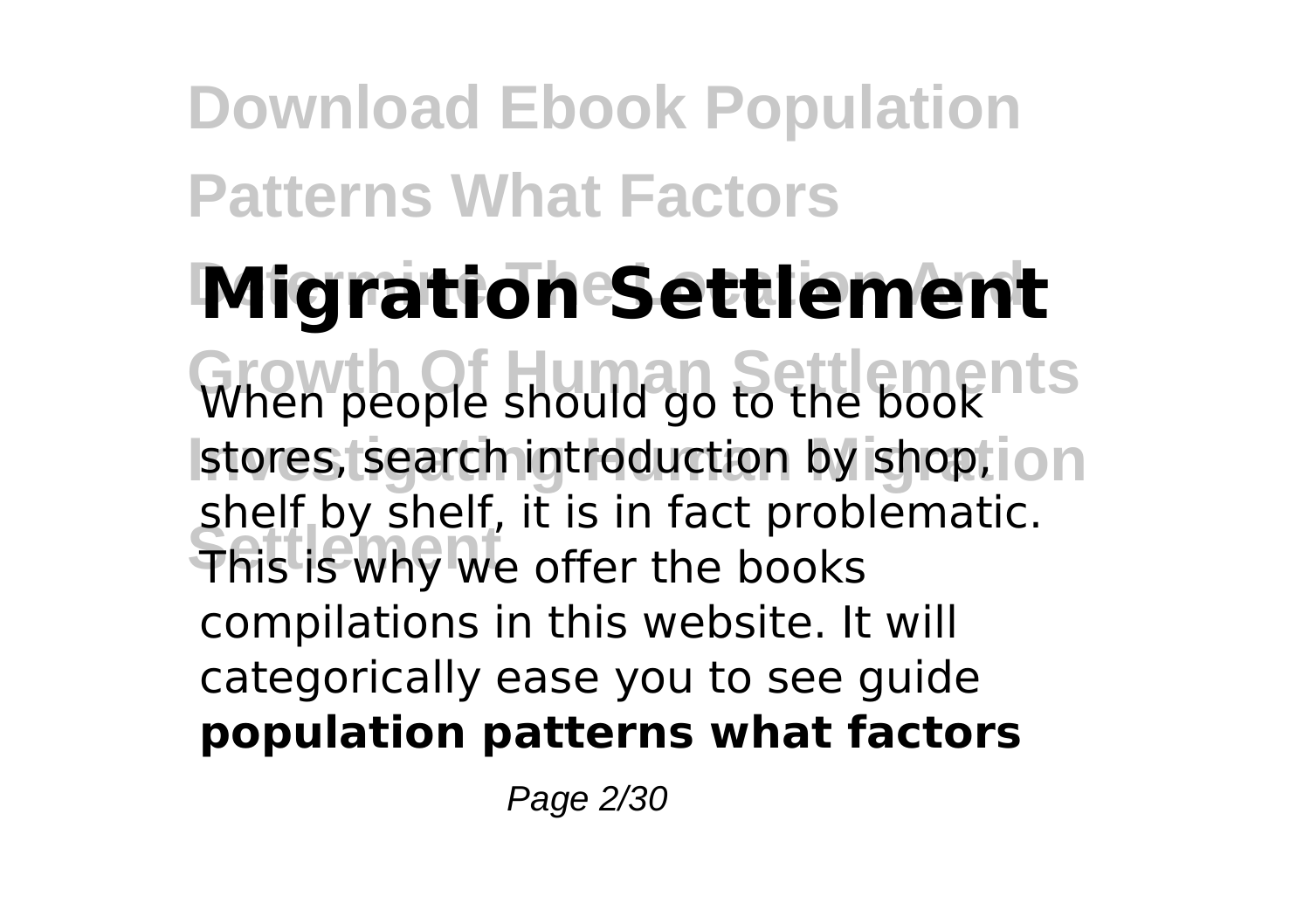## **Determine The Location And determine the location and growth Growth Of Human Settlements of human settlements investigating human migration settlement** as you **Settlement** such as.

By searching the title, publisher, or authors of guide you in point of fact want, you can discover them rapidly. In the house, workplace, or perhaps in your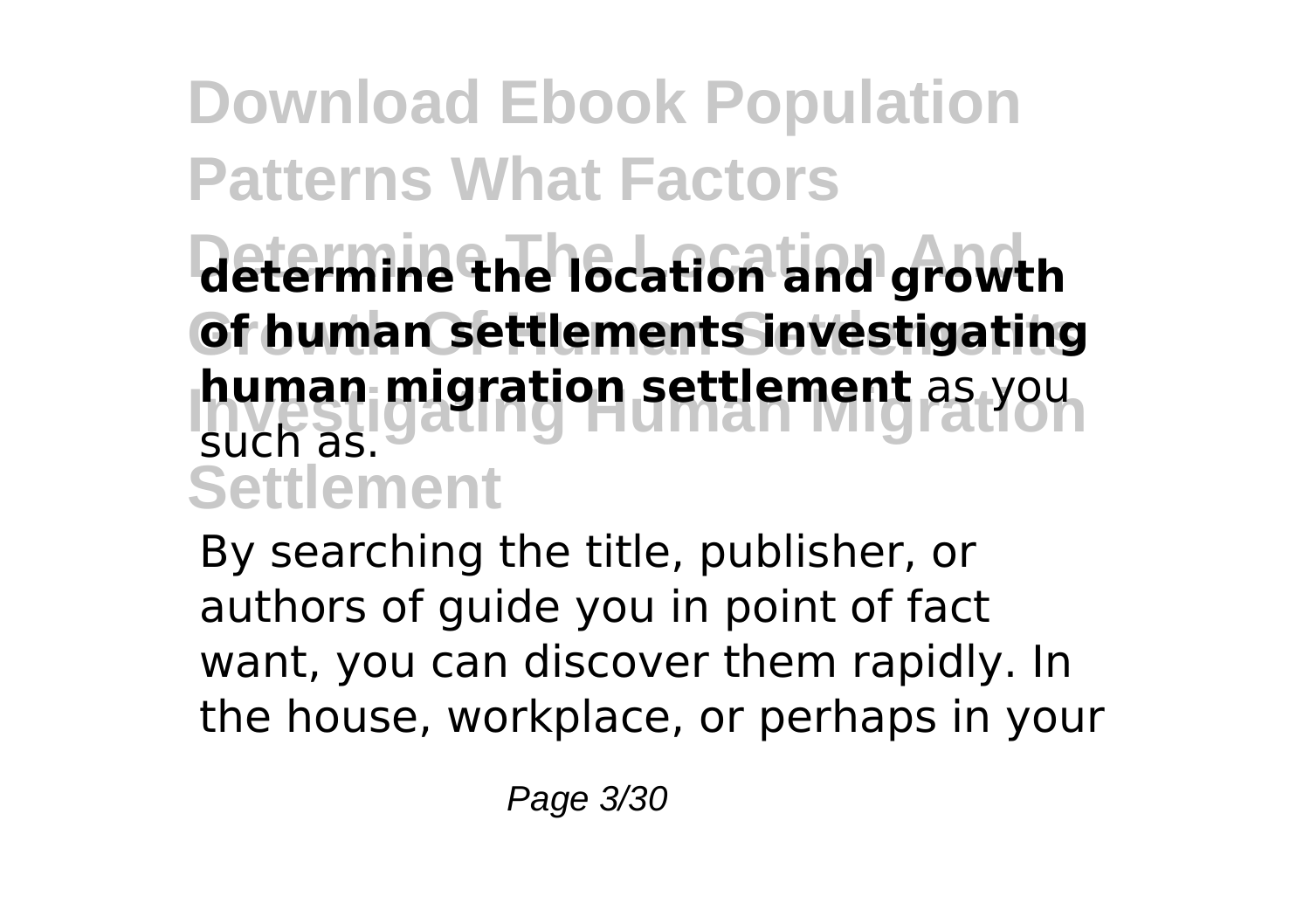**Download Ebook Population Patterns What Factors** method can be every best area within net connections. If you object to nents download and install the population<br>natterns what factors determine the **Settlement** location and growth of human patterns what factors determine the settlements investigating human migration settlement, it is categorically simple then, before currently we extend the join to purchase and make bargains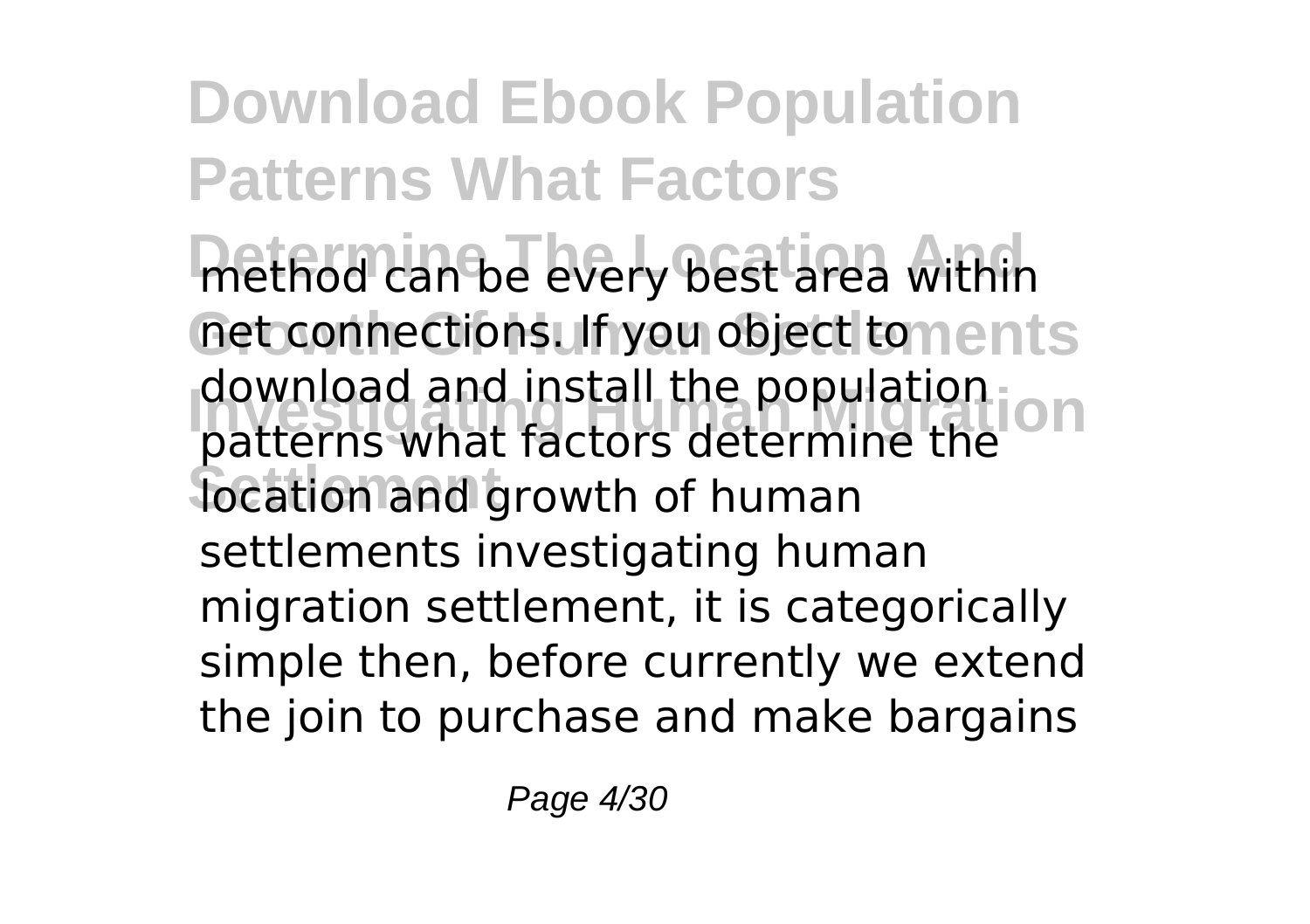**Download Ebook Population Patterns What Factors** to download and install population<sup>1</sup>d patterns what factors determine the its **Iocation and growth of human gration Settlement** migration settlement consequently settlements investigating human simple!

Wikisource: Online library of usersubmitted and maintained content.

Page 5/30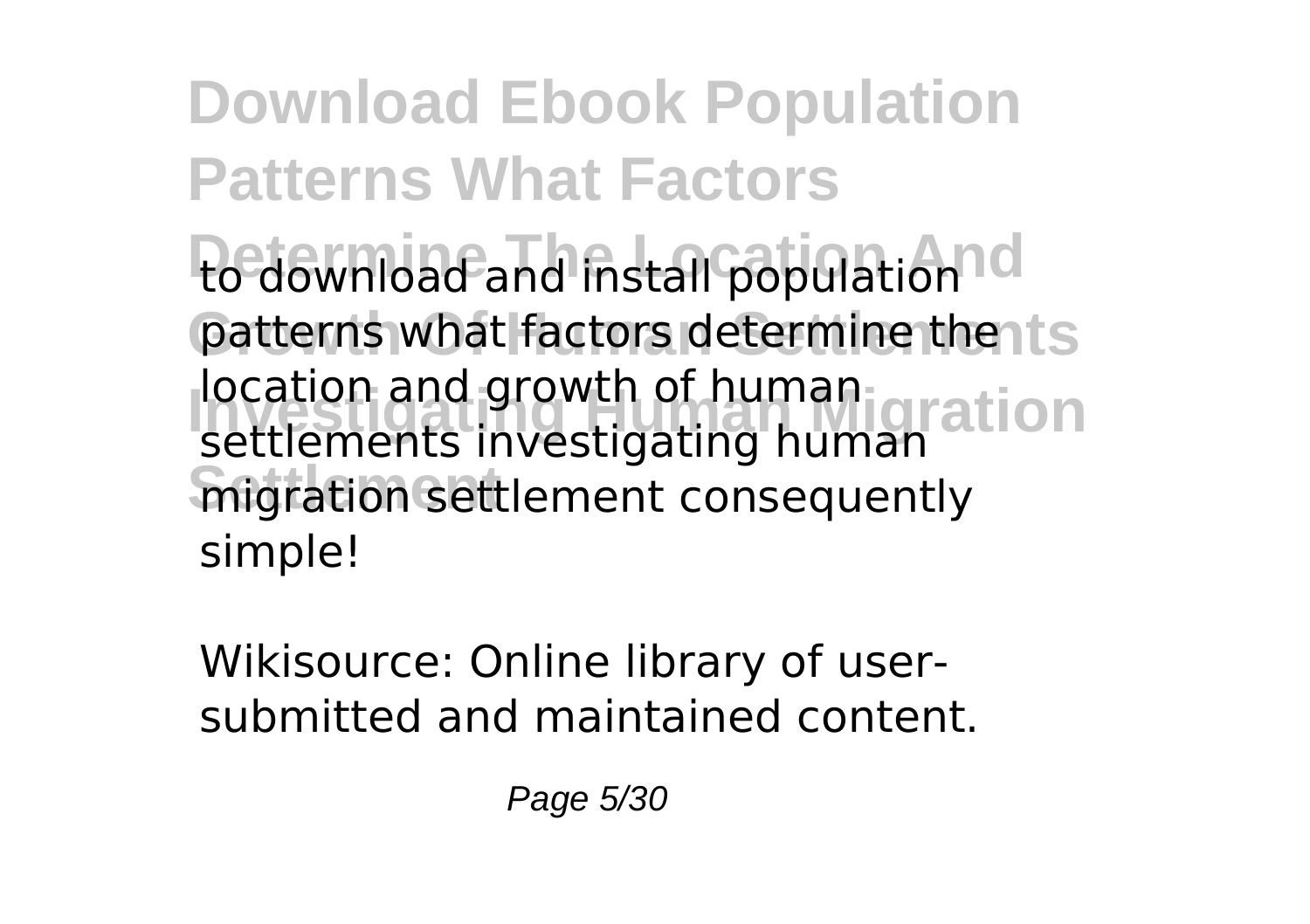While you won't technically find free books on this site, at the time of this ts writing, over 200,000 pieces of content<br>Pre-available to read **Settlement** are available to read.

### **Population Patterns What Factors Determine**

Three primary factors account for population change, or how much a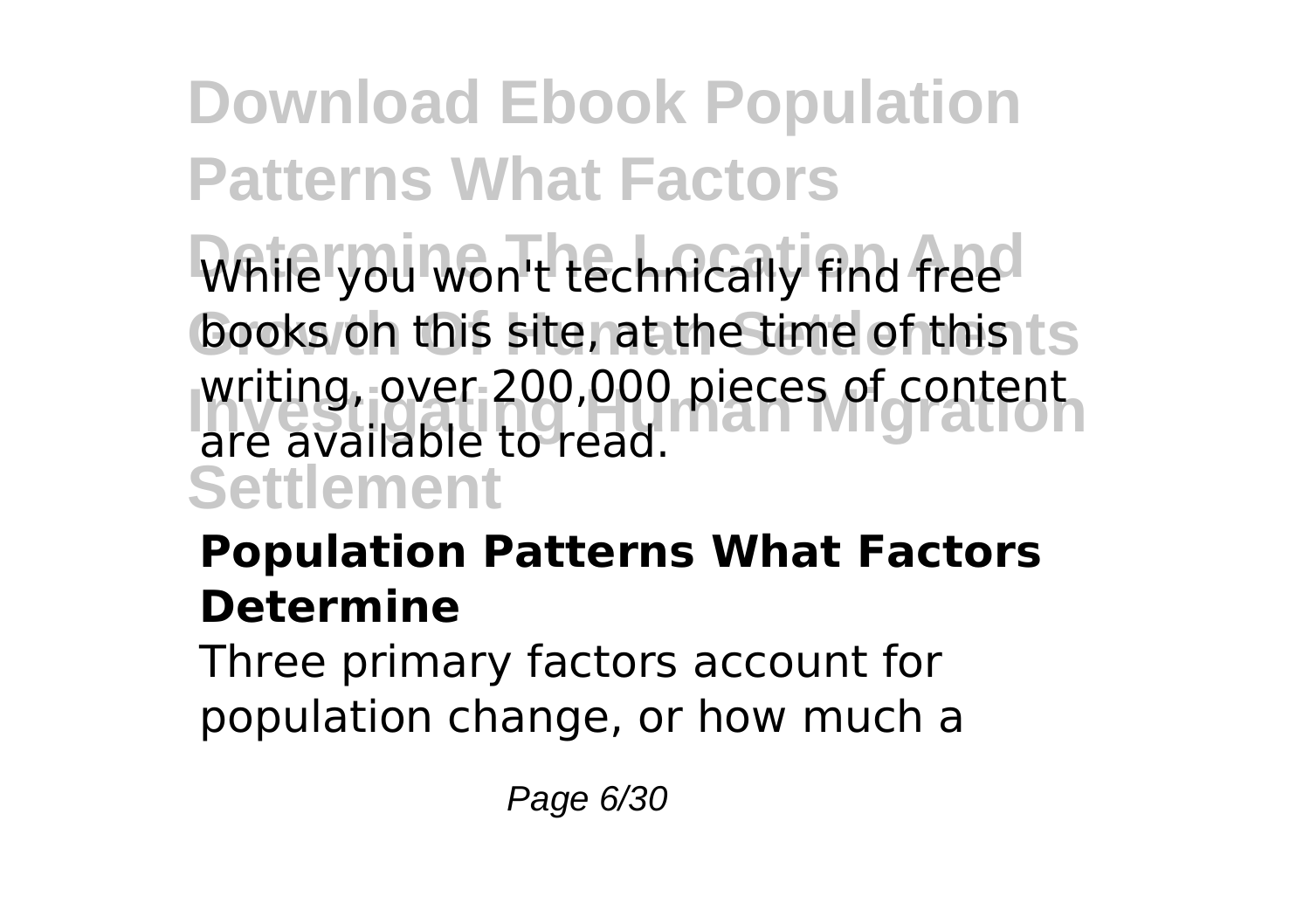population is increasing or decreasing. **Growth Of Human Settlements** These factors are birth rate , death rate , and migration g Human Migration

# **Settlement Population Change: Factors, Patterns & Components - Video ...**

Determining factors have included areas that offered defensive advantages,

resources such as metals, salt, and fossil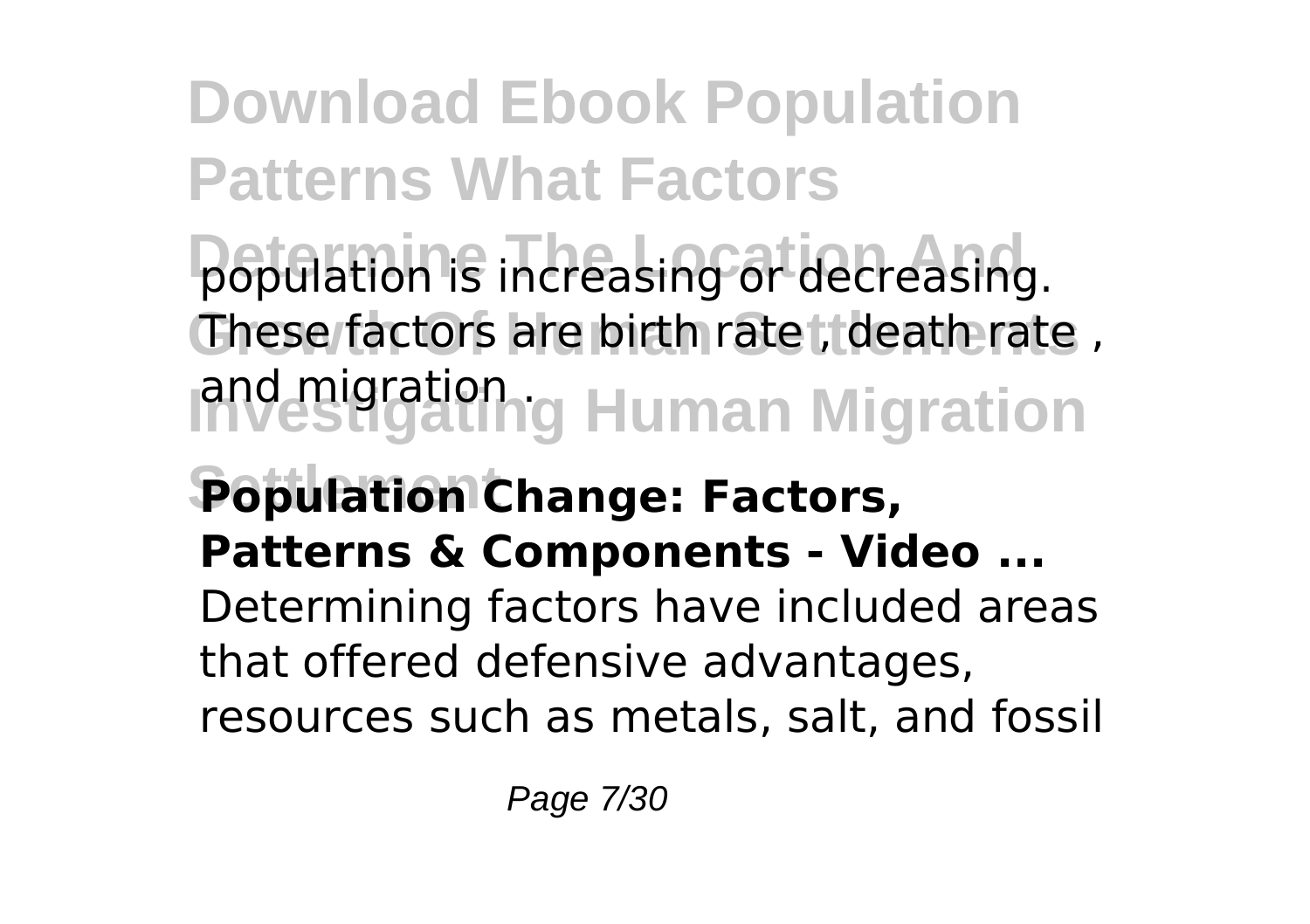**Download Ebook Population Patterns What Factors** fuels, and locations on trading routes. In modern times proximity to commercials **Investigating Human Migration** railways, canals, and airports, have **become more important.** centers and transportation links, such as

#### **Population patterns : what factors determine the location ...** Population Patterns: What Factors

Page 8/30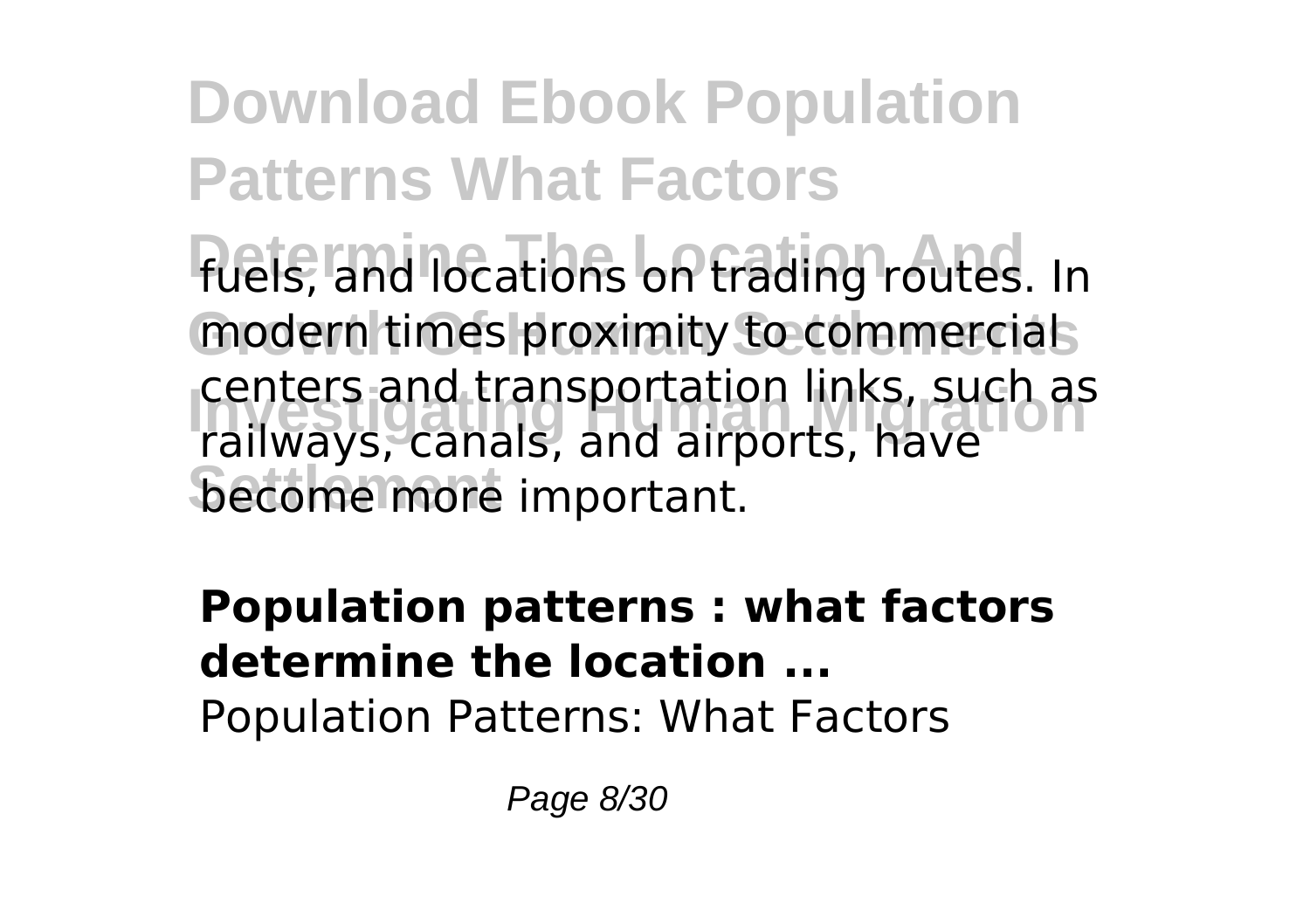**Download Ebook Population Patterns What Factors Determine The Location And** Determine the Location and Growth of **Human Settlements? (Investigating nts Indian Migration & Settlement**<br>(Panetback)) I Hyde Nataliel on Lation **Settlement** Amazon.com. \*FREE\* shipping on (Paperback)) [Hyde, Natalie] on qualifying offers. Population Patterns: What Factors Determine the Location and Growth of Human Settlements? (Investigating Human Migration &

Page 9/30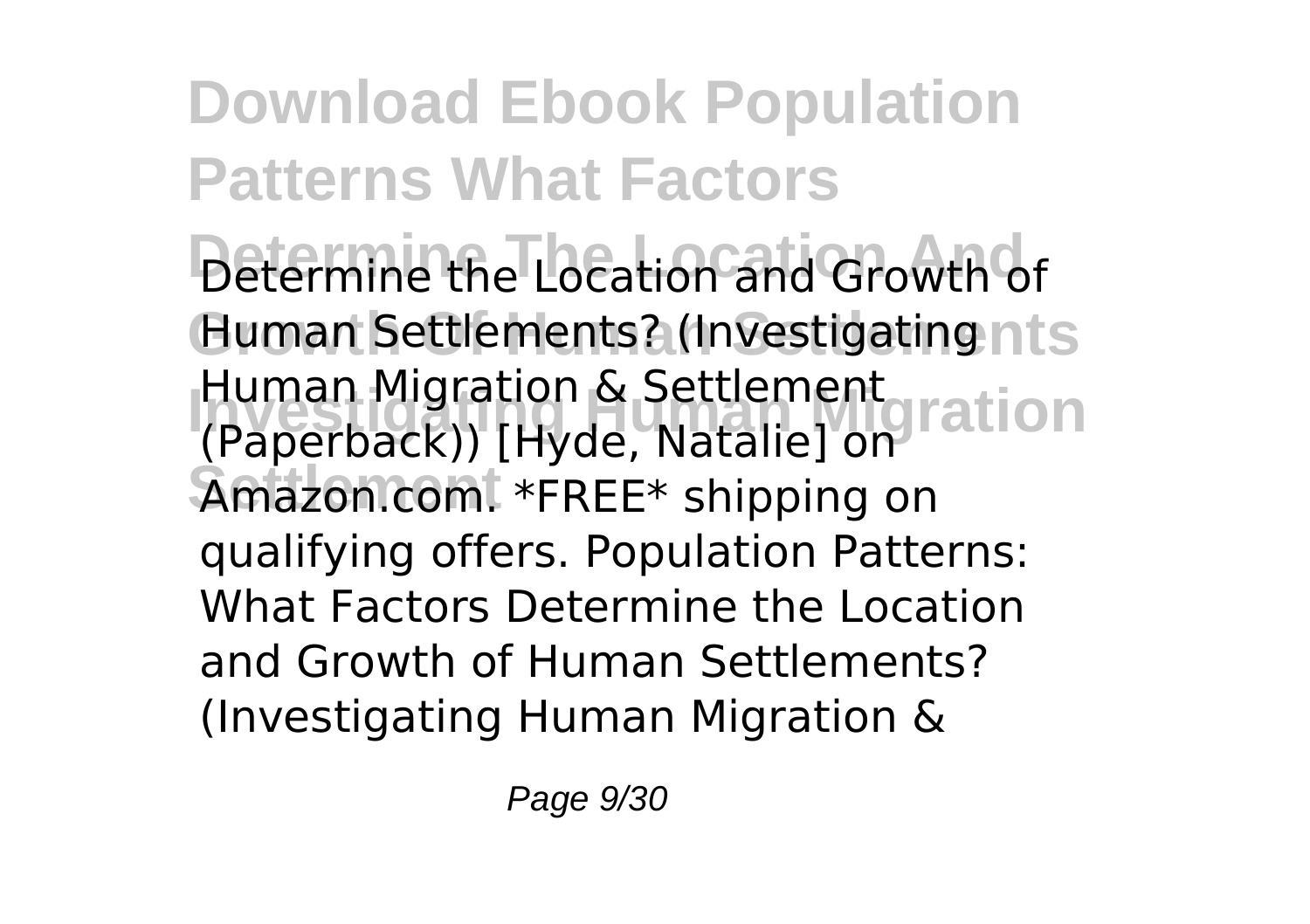**Download Ebook Population Patterns What Factors** Settlement (Paperback)) ation And **Growth Of Human Settlements Population Patterns: what Pactors Sephysical Factors: Physical factors that Population Patterns: What Factors** affect population distribution include altitude and latitude, relief, climate, soils, vegetation, water and location of mineral and energy resources. It is

Page 10/30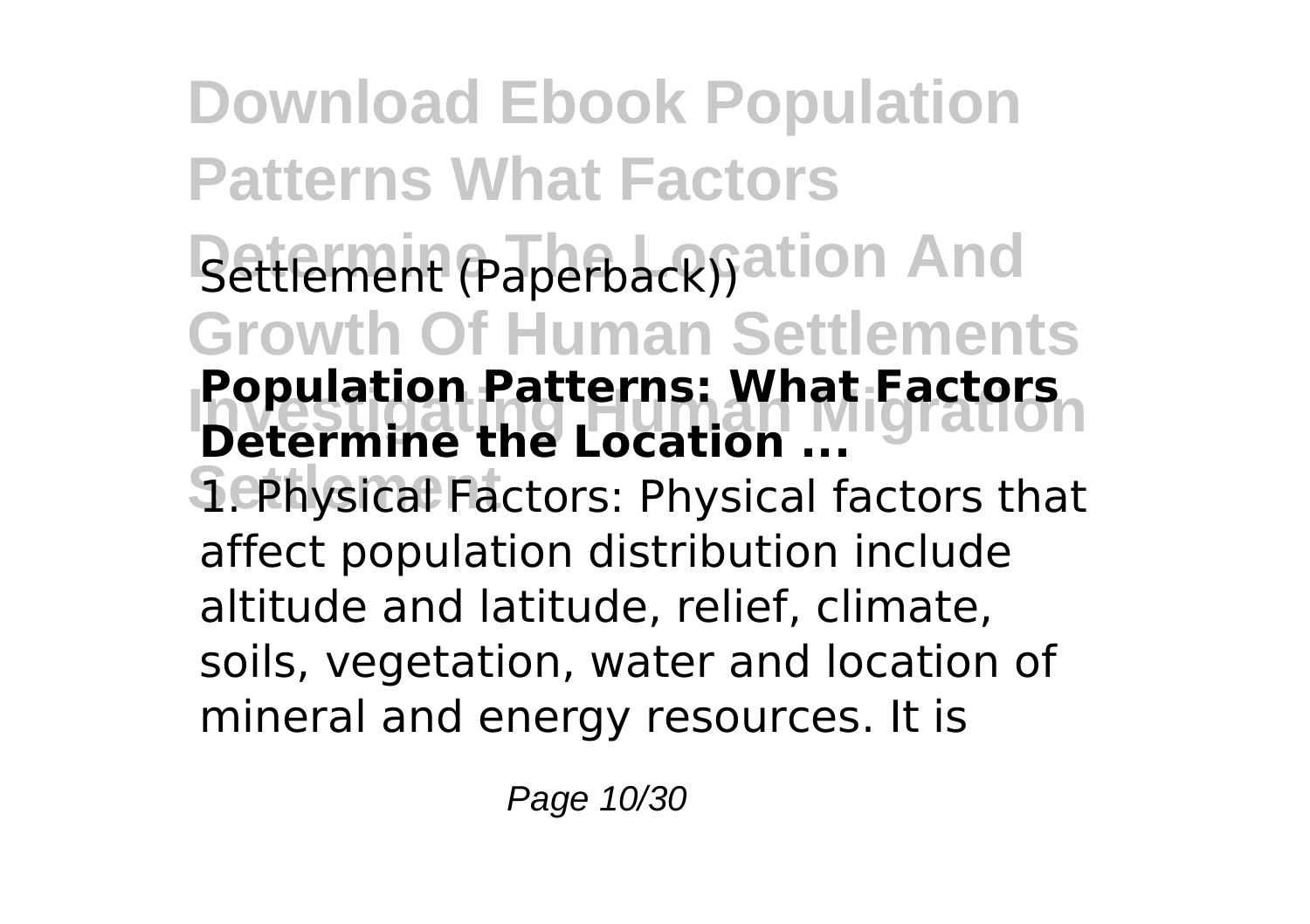important to note that most of the<sup>nd</sup> physical factors influence population ts distribution only indirectly through **idea**<br>climatic conditions **Settlement** climatic conditions.

# **Factors that Affects Population Distribution**

Solved: What Social Factors Affect Patterns In Population ... Many factors

Page 11/30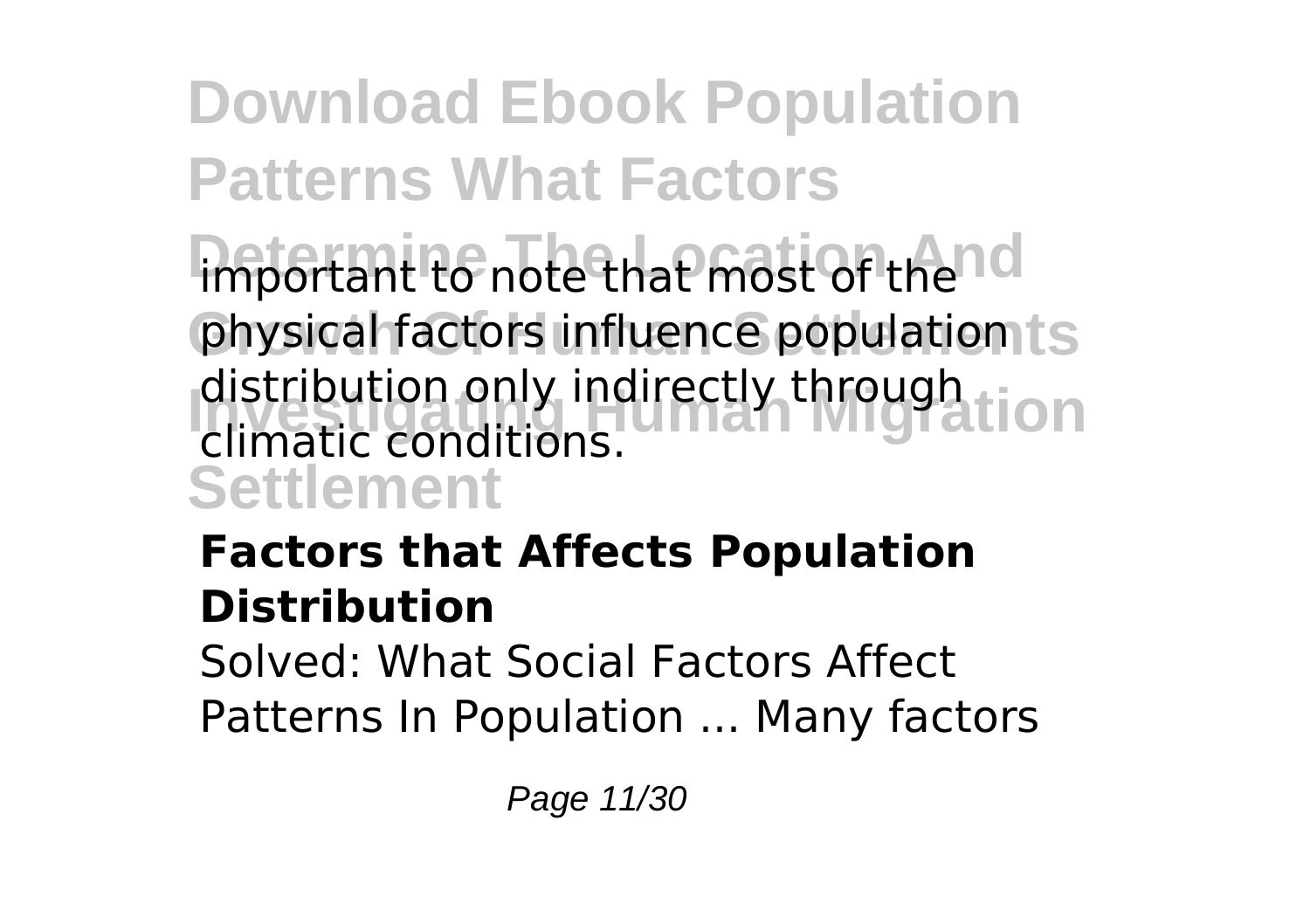**Download Ebook Population Patterns What Factors** affect population growth patterns, but one factor is a species' intrinsic growths **Investigating Human Migration** with no environmental restrictions defines a species intrinsic growth rate. rate. The birth rate minus the death rate Within an ecosystem, however, resource limits and Page 3/11 Population Patterns What Factors Determine The Location ...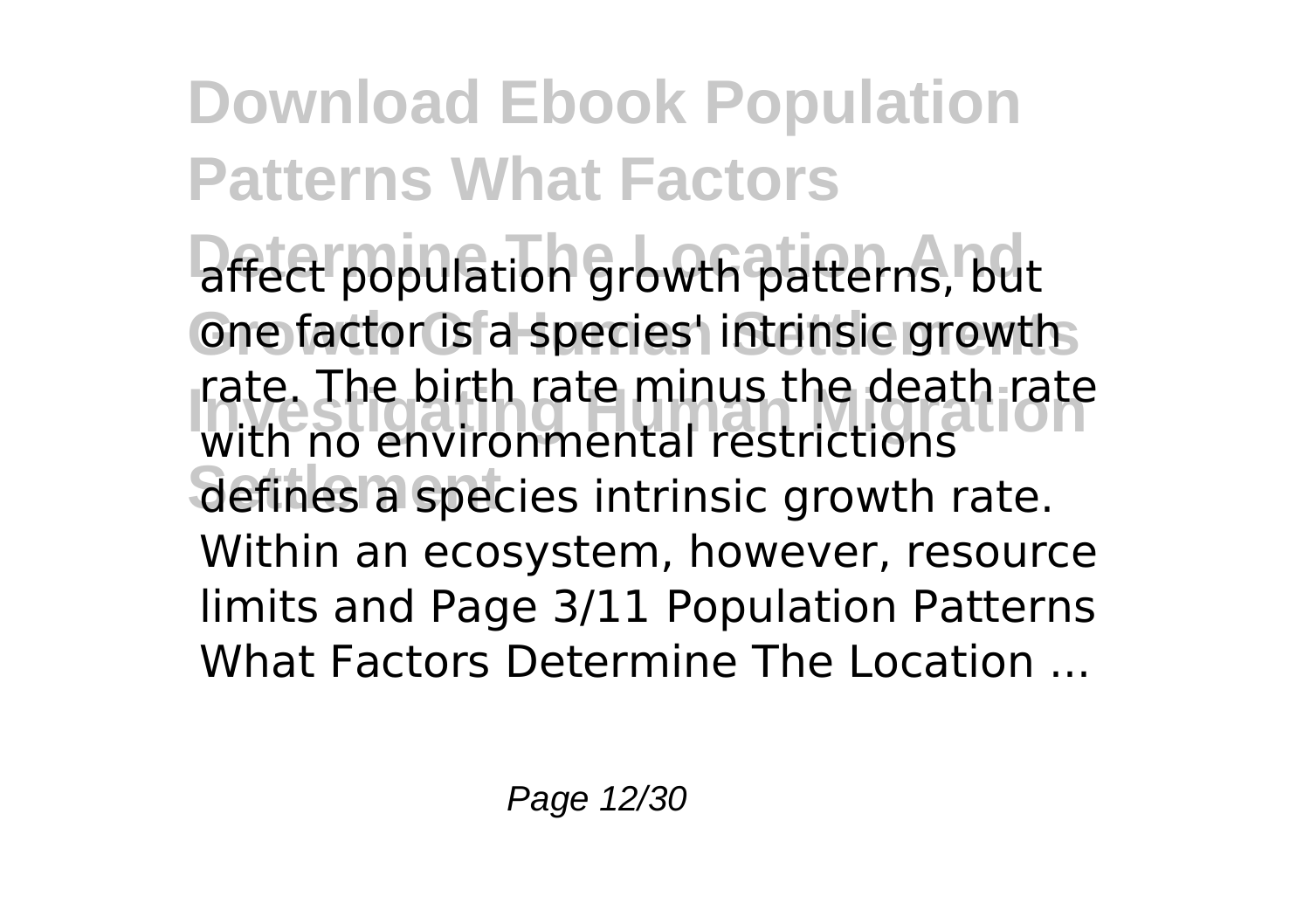**Download Ebook Population Patterns What Factors Determine The Location And Population Patterns What Factors Determine The Location tilements Investigating Human Migration** Distribution Physical conditions, such as **Settlement** climate (temperature and rainfall), Geographic Factors of Population landforms in terms of altitudes, the quality of the soil and the availability of energy and mine resources are the important geographical determinants of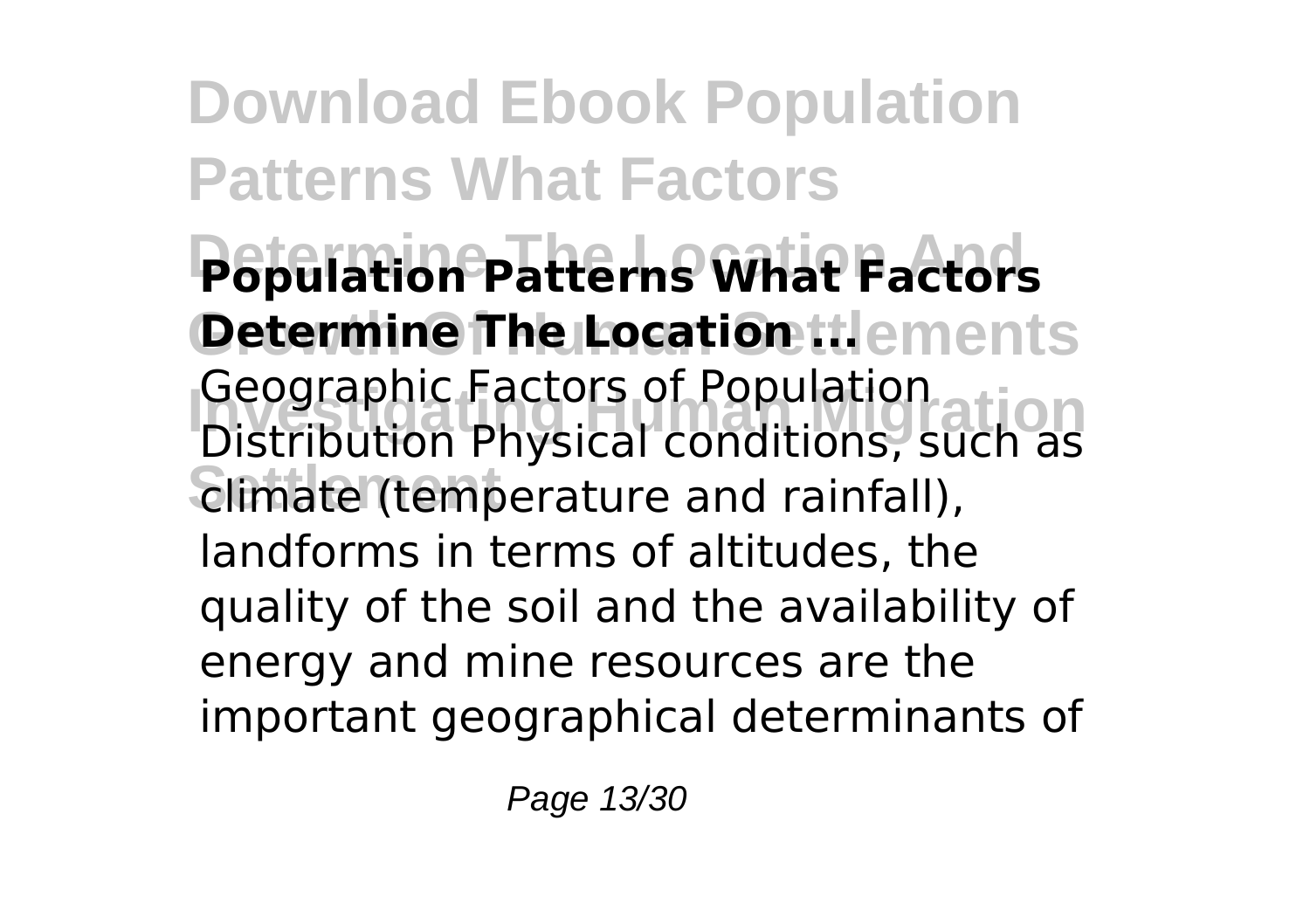**Download Ebook Population Patterns What Factors** population distribution cation And **Growth Of Human Settlements What are the Factors Affecting Lion** Explain the physical and human factors **Population Distribution?** affecting population distribution at the global scale. Explain global patterns and classification of economic development: (1) low-income countries, (2) middle-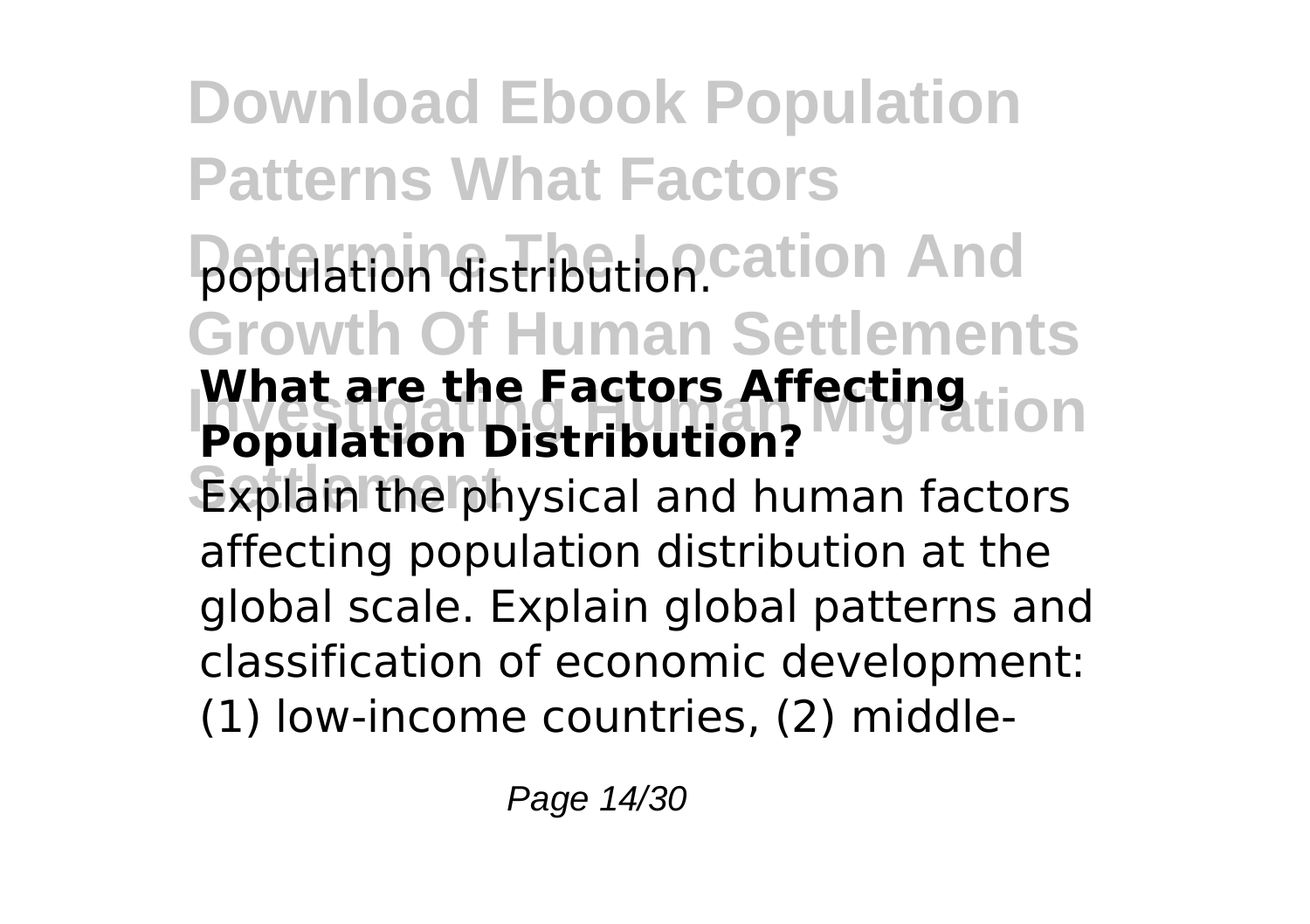**Download Ebook Population Patterns What Factors** income countries and (3) emerging d economies, high-income countriesents **Investigating Human Migration 1) Population and Economic Settlement Development Patterns. – MrB ...** Using the Tencent Location Big Data, this paper first analyzes the spatial patterns of interregional population mobility among 328 Chinese cities and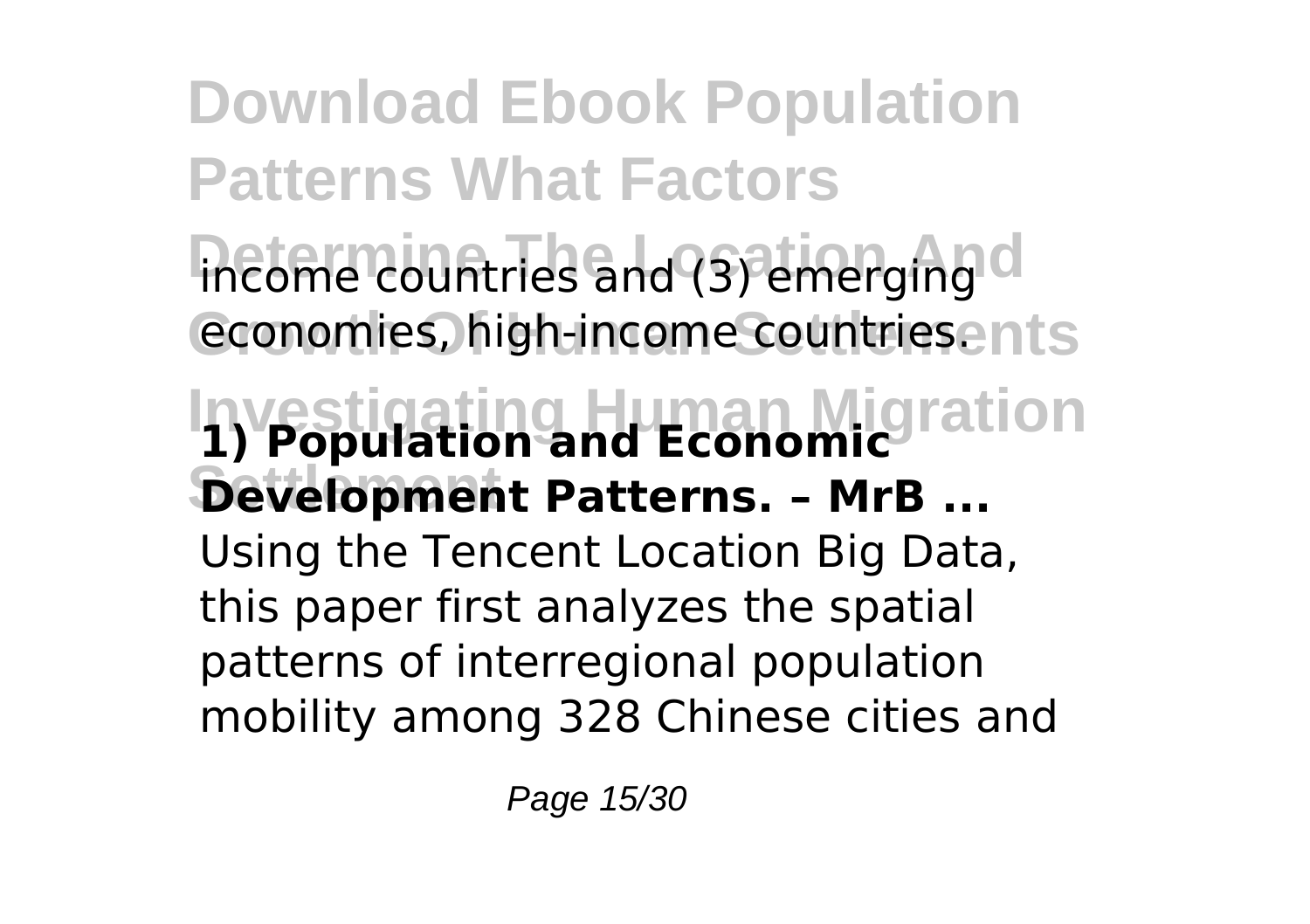aims to identify the influential factors associated with population flows based on the exponential random graph model<br> *IEBCM* **Settlement** (ERGM).

# **Spatial patterns and determinant factors of population ...**

Growth patterns in open populations follow the same general principles of

Page 16/30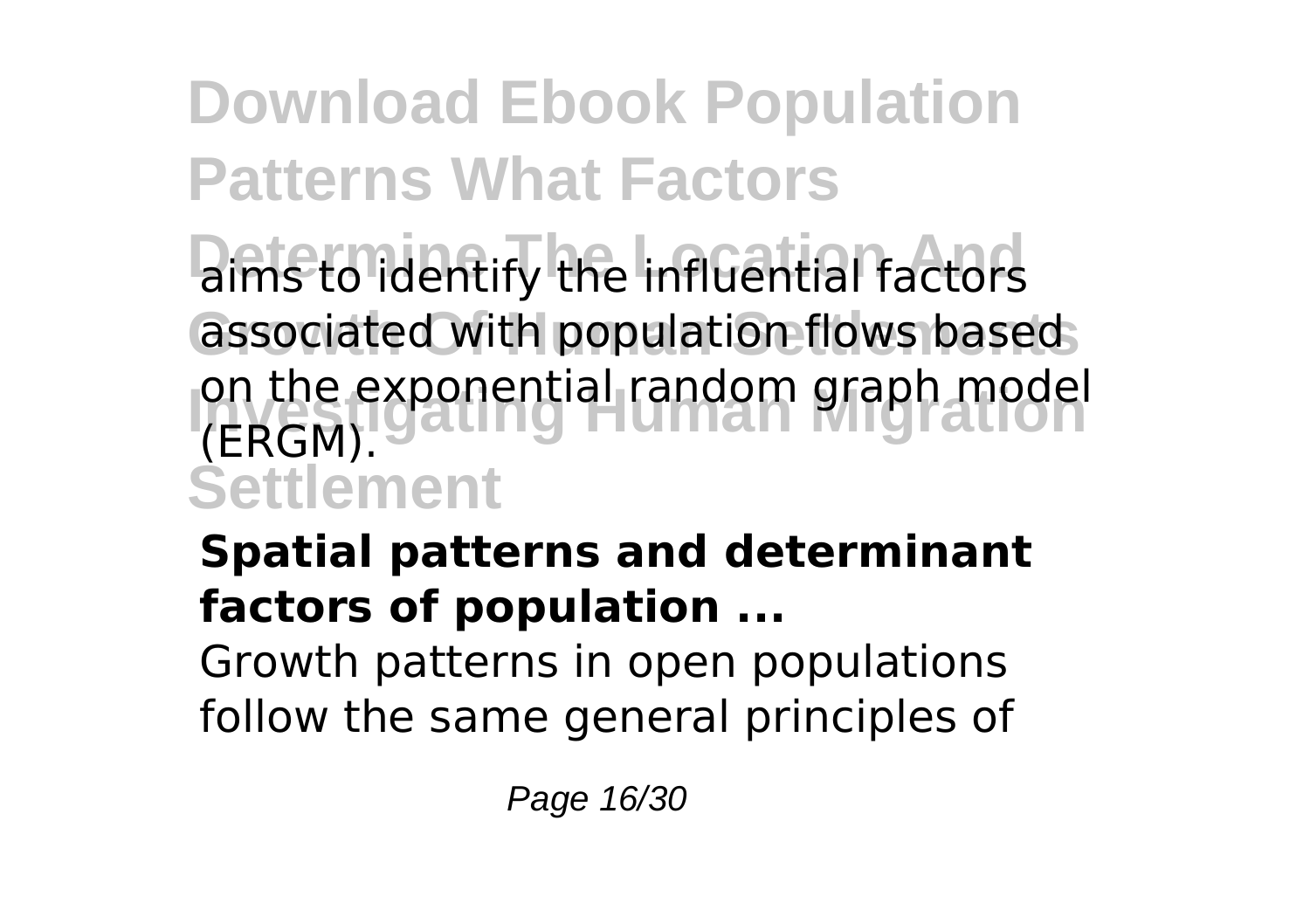**Download Ebook Population Patterns What Factors** *<u>Diosed</u>* populations, where the And population growth is based on the rates of reproduction and the starting ration

**Settlement** population.

**Open & Closed Populations: Characteristics & Differences ...** 1 Physical Environment. One of the most basic factors affecting settlement

Page 17/30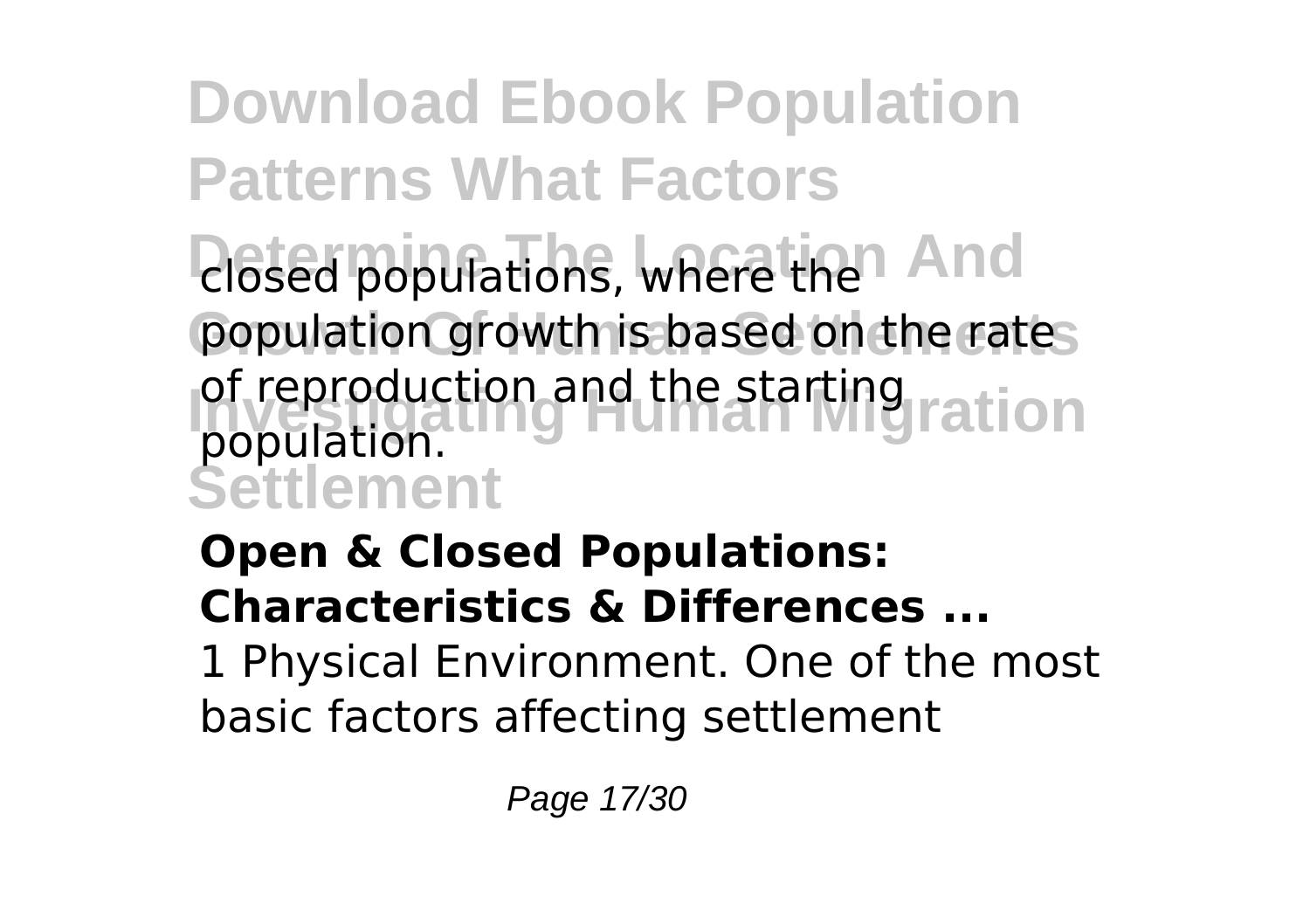**Download Ebook Population Patterns What Factors** patterns is the physical geography of the **Growth Of Human Settlements** land. Climate is key, because if a place is **Investigation**<br>Internal too large numbers of people to Settle there, especially if they make their difficult for large numbers of people to living from farming.

#### **Factors That Influence Settlement Patterns | Synonym**

Page 18/30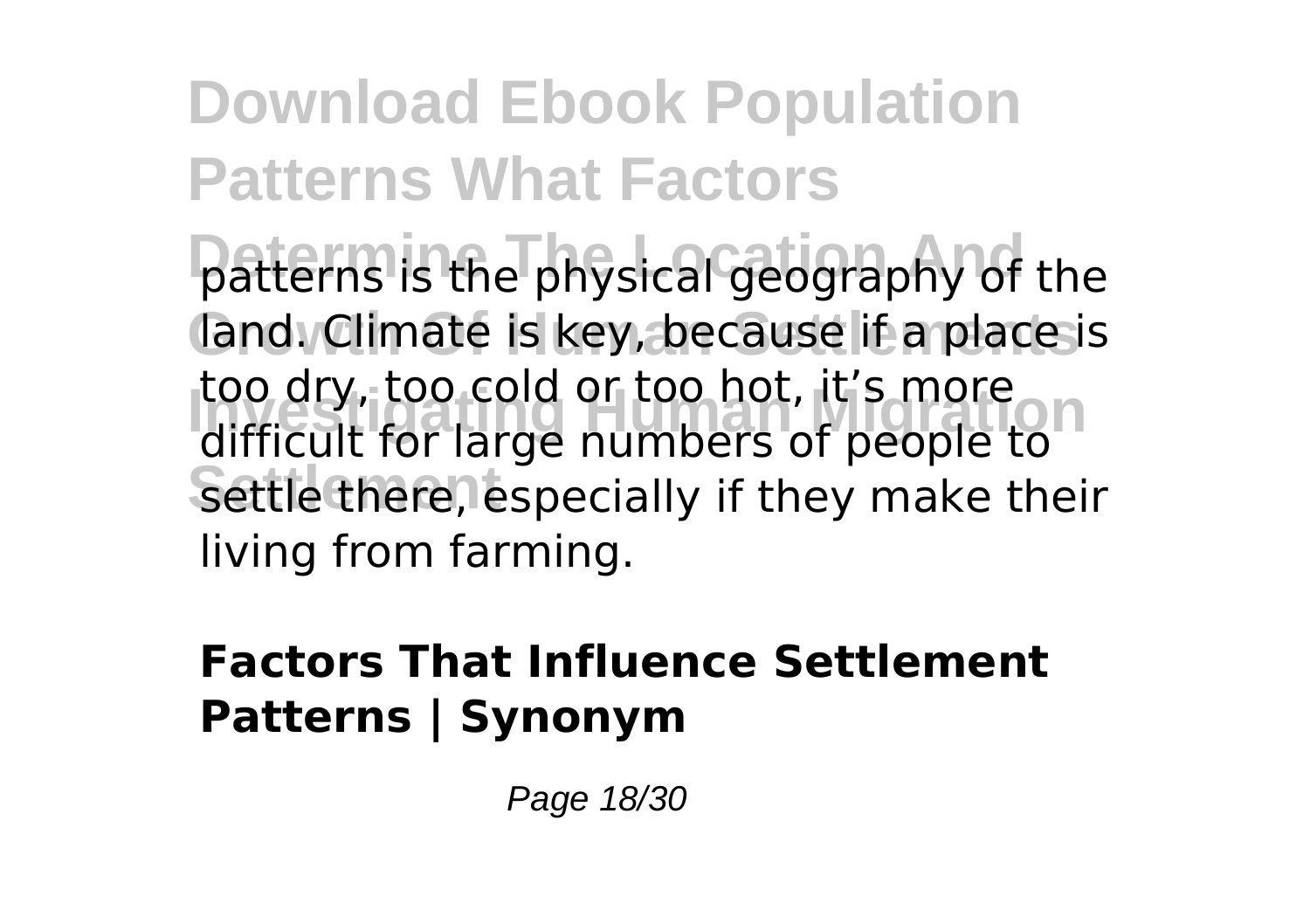**Download Ebook Population Patterns What Factors** Using the Tencent Location Big Data, this paper first analyzes the spatial nts **Investigating Human Migration** mobility among 328 Chinese cities and **Sims to identify the influential factors** patterns of interregional population associated with population flows based on the exponential random graph model (ERGM).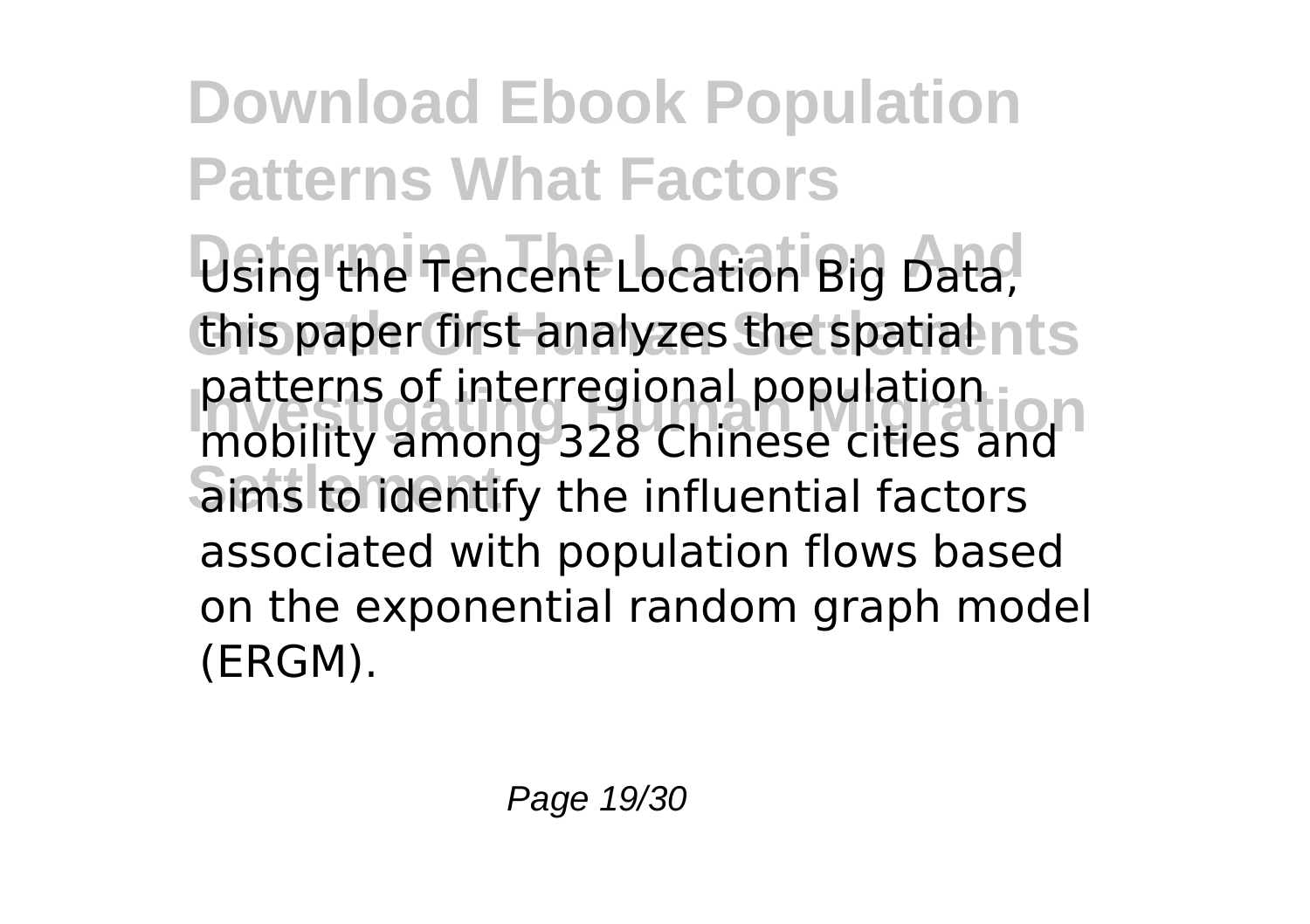**Download Ebook Population Patterns What Factors Determine The Location And Spatial patterns and determinant factors of population Settlements B. Physical Factors. 1. Relief and Migration Settlement** valleys and deltas and volcanic areas landforms. Lowland plains, flat river with fertile soil tend to have high population densities. Mountainous areas with steep slopes and poor quality soil tend to have low population densities. 2.

Page 20/30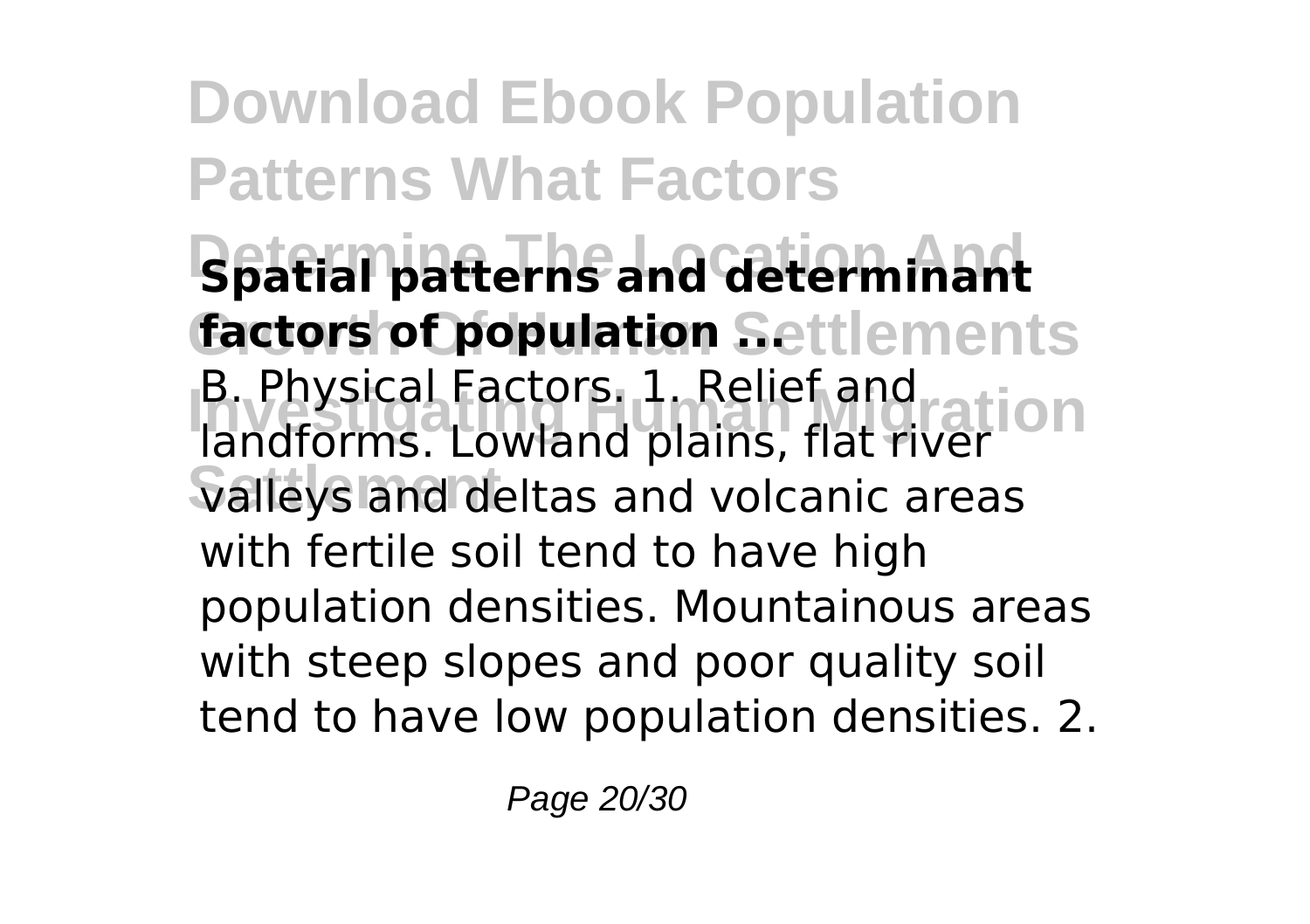**Download Ebook Population Patterns What Factors Determine The Location And**

**Physical and human factors ments Investigation affecting global population ...**<br>Species distribution is the manuation **Settlement** which a biological taxon is spatially Species distribution is the manner in arranged. The geographic limits of a particular taxon's distribution is its range, often represented as shaded areas on a map.Patterns of distribution

Page 21/30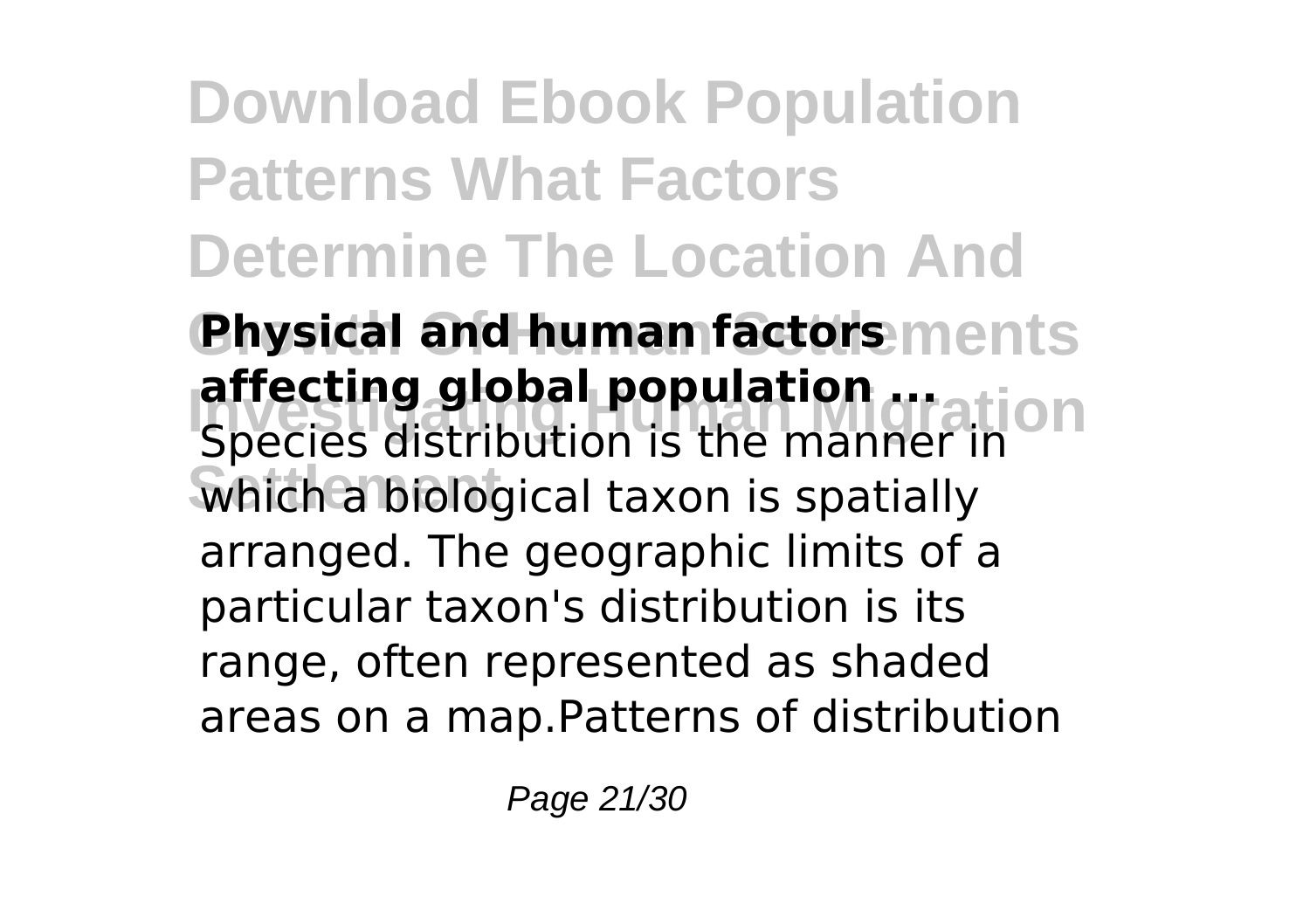change depending on the scale at which they are viewed, from the arrangement or individuals within a small family unit,<br>to patterns within a population, or the ... **Settlement** of individuals within a small family unit,

#### **Species distribution - Wikipedia** ADVERTISEMENTS: Factors Influencing Growth Pattern of Population in India are 1. Birthrate, 2. Death Rate, 3. Migration!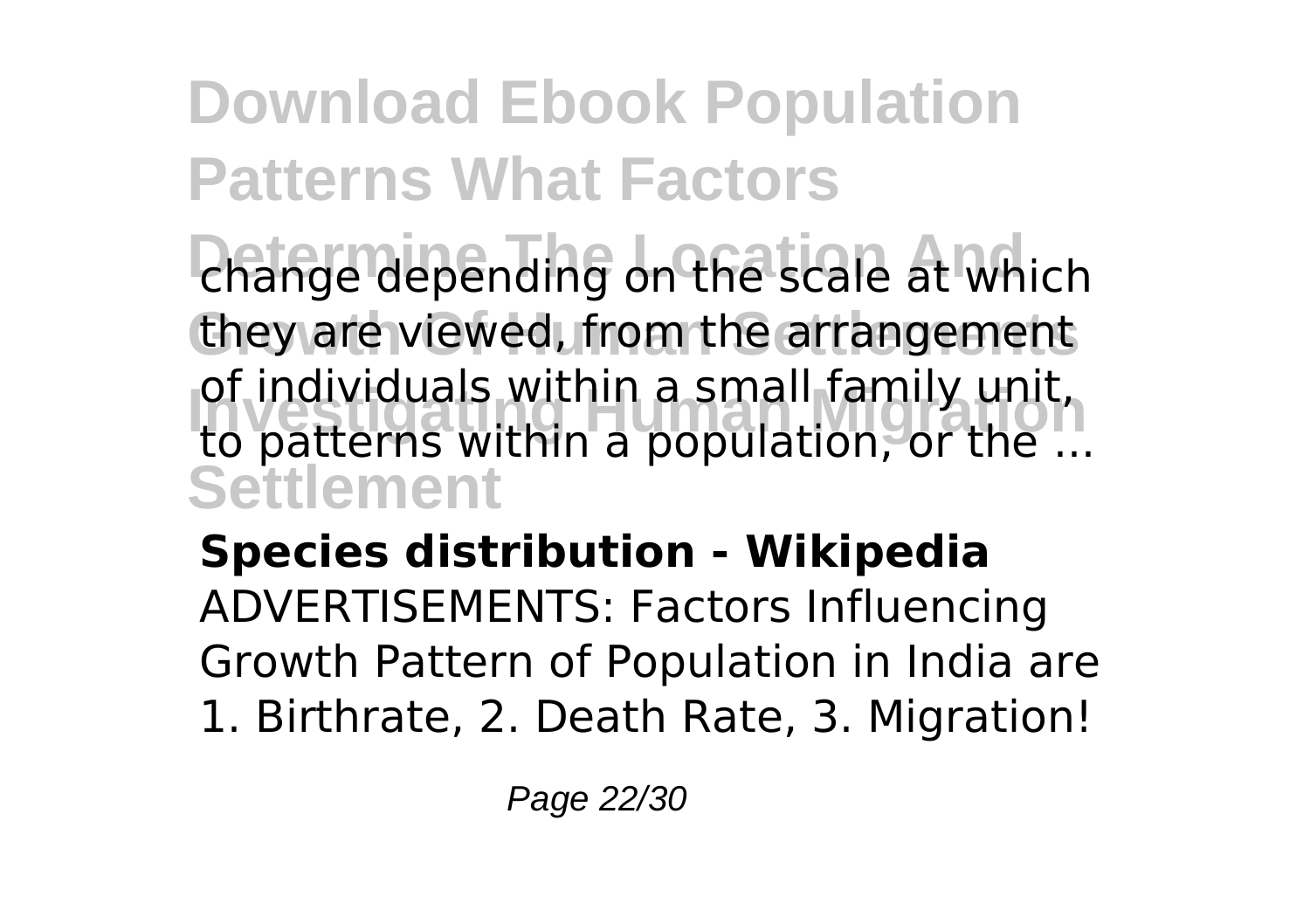**Download Ebook Population Patterns What Factors** India's population increased rapidly in the post independence period. Since ts **Investigating Human Migration** every decade. ADVERTISEMENTS: Size **Settlement** and growth of India's population till 2011 1951, it has been taking place after are indicated in the following table: Table 7.1: Growth of […]

#### **Factors Influencing Growth Pattern**

Page 23/30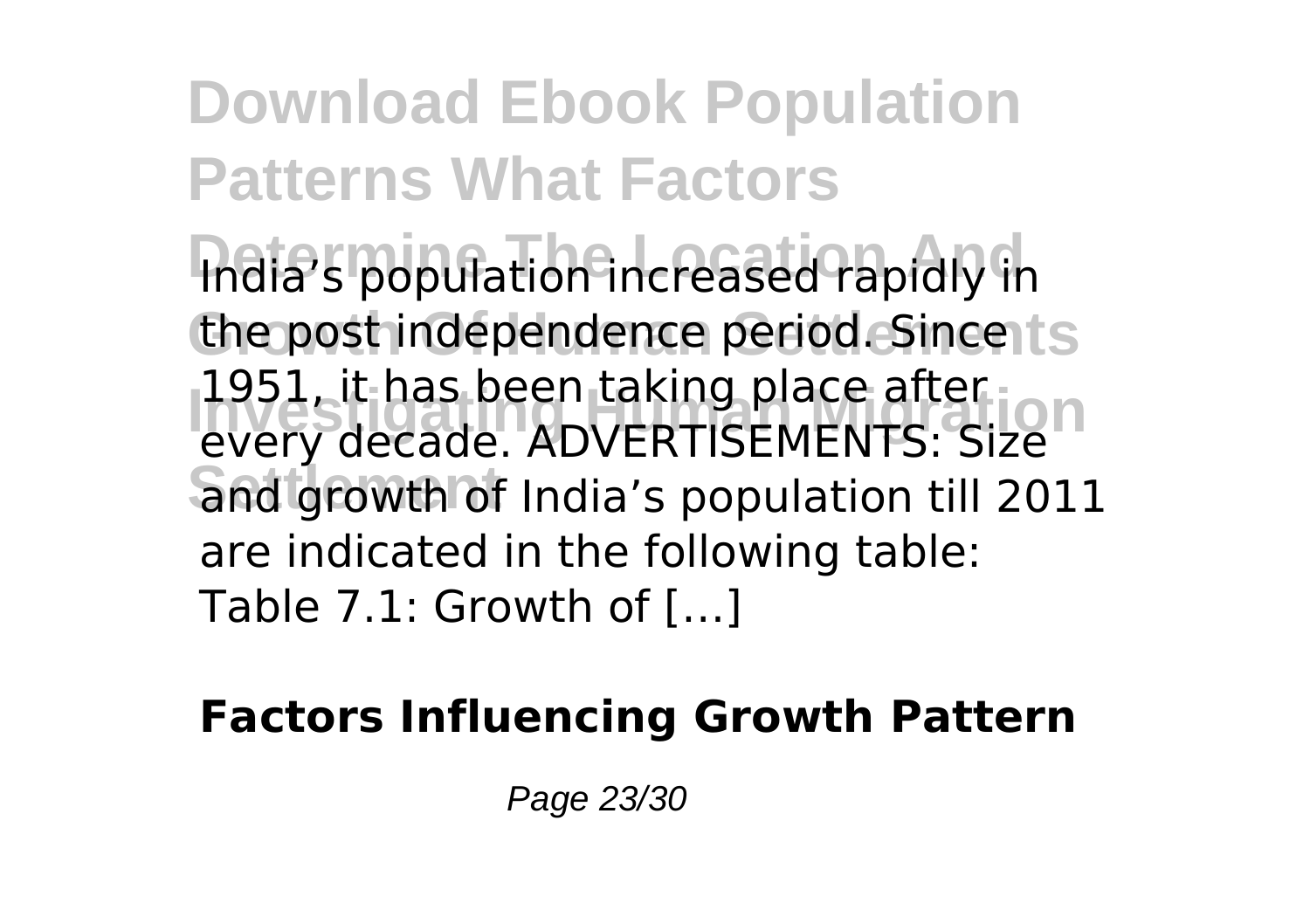**Download Ebook Population Patterns What Factors Depopulation in India**ation And These basic demographic concepts help **Investigation** bring focus to the human factors that **Settlement** densities, growth patterns, and explain population distributions and population projections. Population pyramids, for example, indicate the differential effects of past events, such as wars, disease, famine, improved

Page 24/30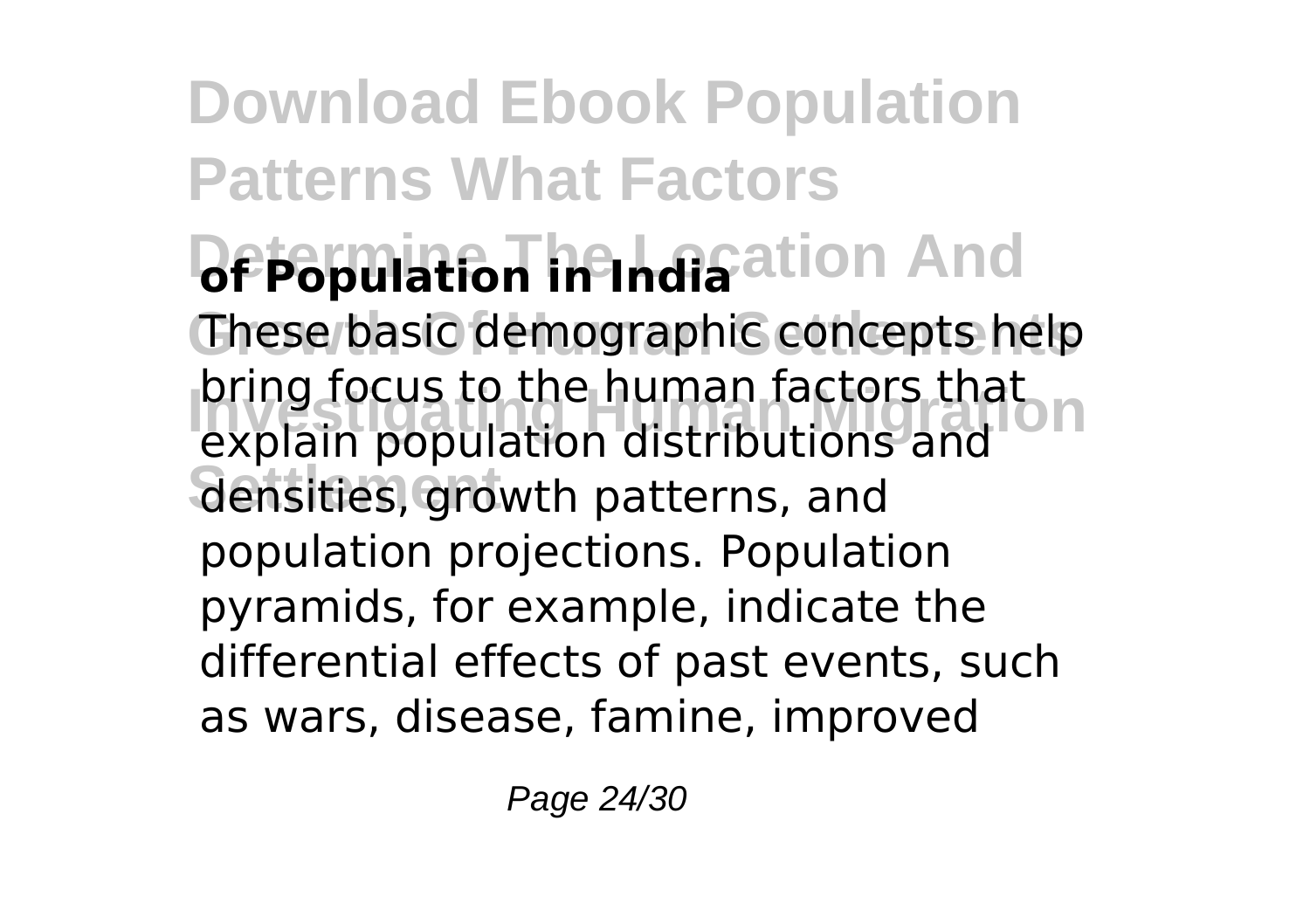**Download Ebook Population Patterns What Factors** sanitation, and vaccination programs, on birth- and death rates and gender.ents **Investigating Human Migration The Geographic Factors Of Population Distribution History ...** 2.2 Factors Affecting Population Distribution The main factors determining population distribution are : climate, landforms, topography, soil,

Page 25/30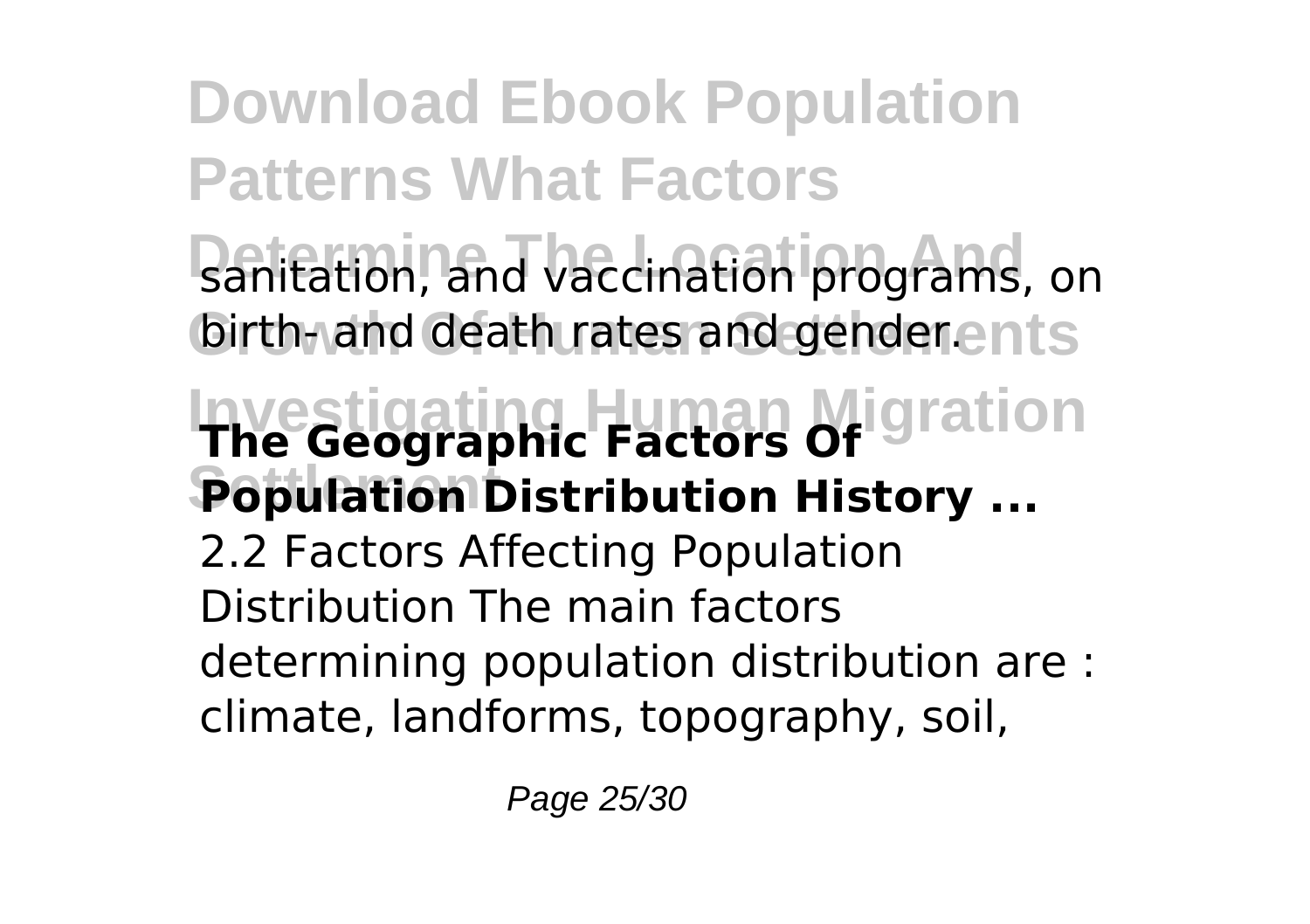**Download Ebook Population Patterns What Factors Drefgy and mineral resources, And** accessibility like distance from sea nts **Coast, natural harbours, navigable rivers**<br>
or canals, cultural factors, nolitical **boundaries, controls on migration and** or canals, cultural factors, political trade, government ...

### **Chapter 2 Spatial Distribution and Density of Population**

Page 26/30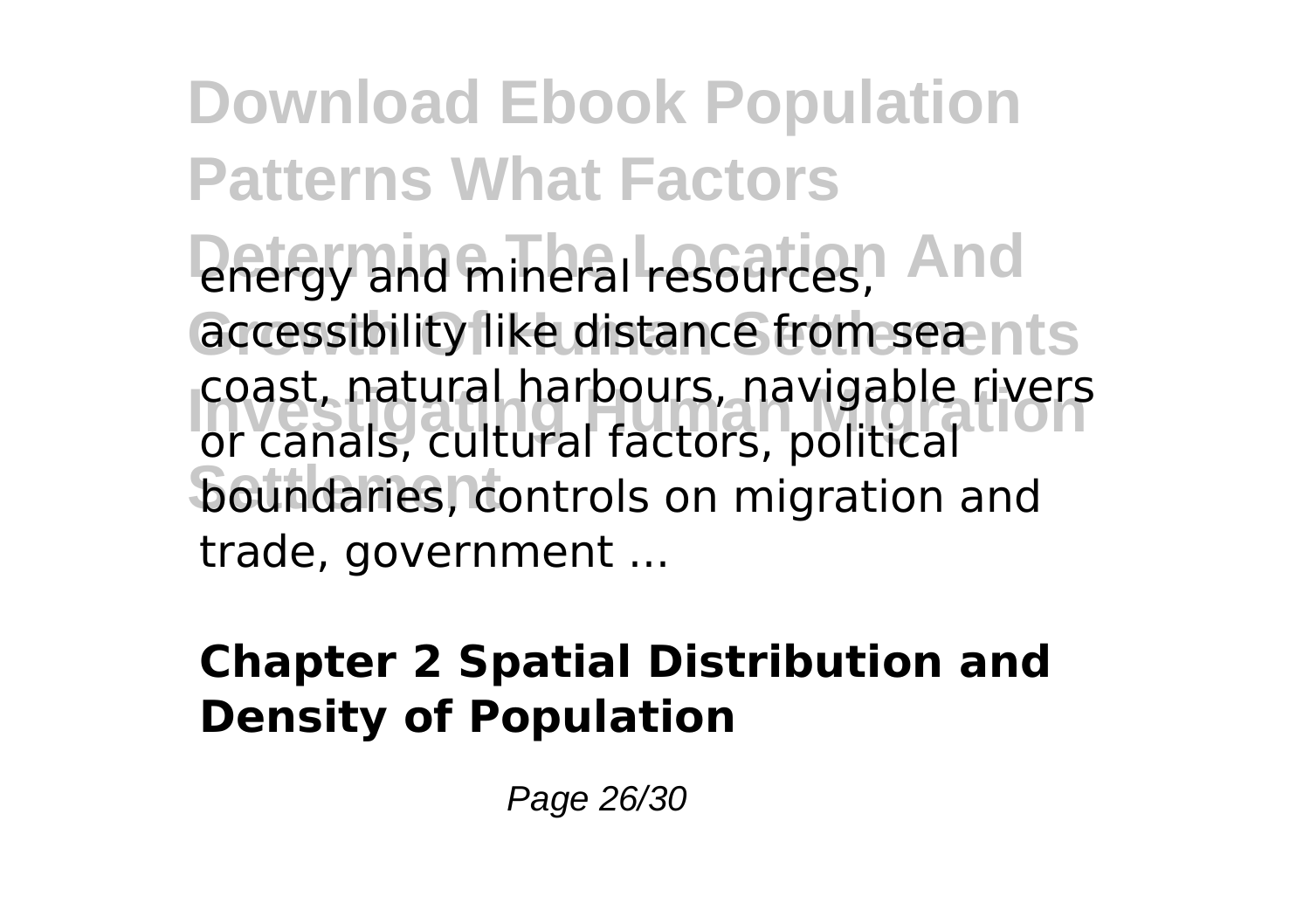**Download Ebook Population Patterns What Factors** Population survey to determine risk<sup>d</sup> factors for Mycobacterium ettlements **Iepraetransmission and infection Mirjam**<br>LBakker 1 Mochammad Hatta 2 Agnes **Settlement** Kwenang,2 William R Faber,3 Stella M I Bakker,1 Mochammad Hatta,2 Agnes van Beers,1 Paul R Klatser1 and Linda Oskam1 Accepted 1 June 2004 Background Not every leprosy patient is equally effective in transmitting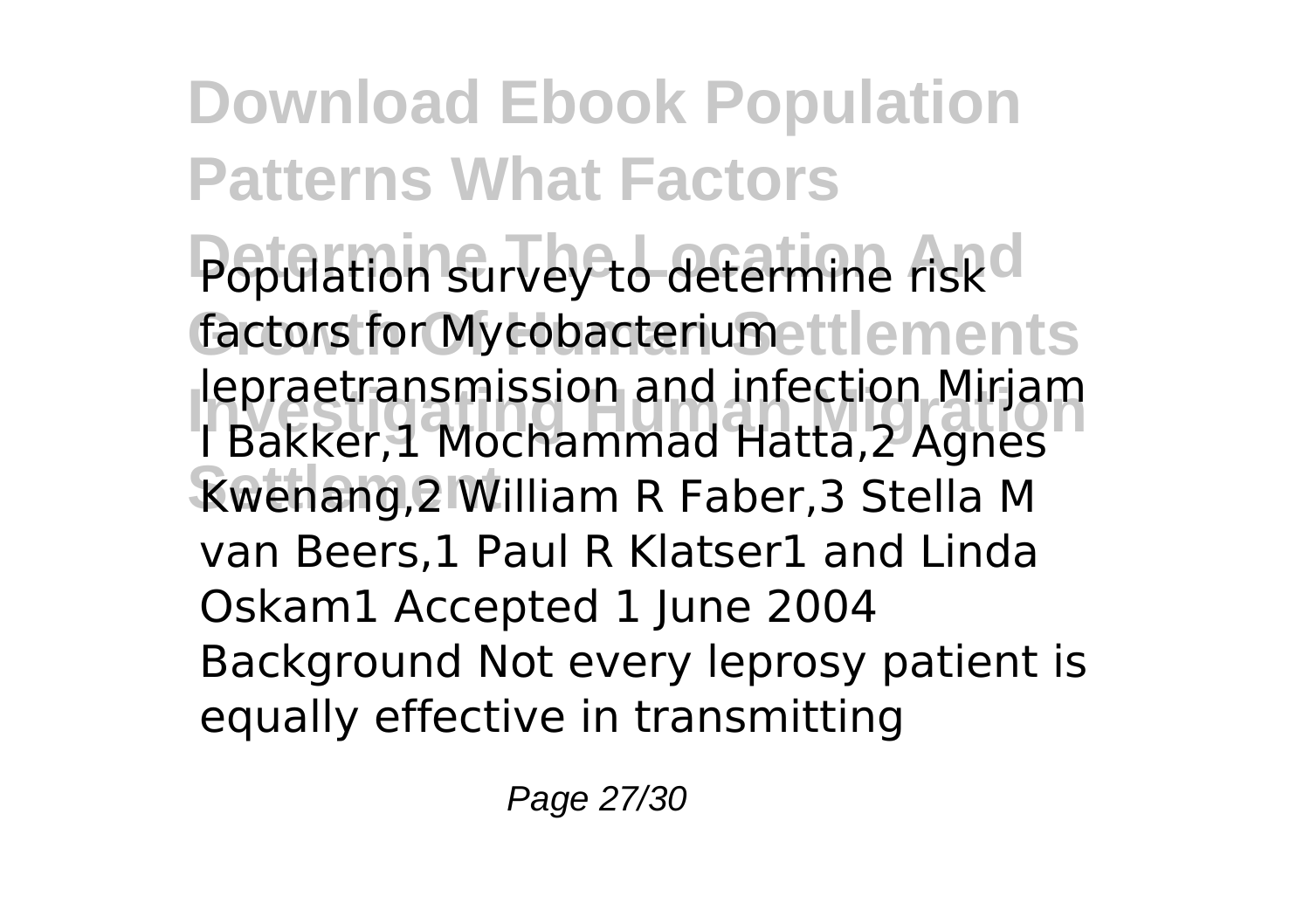**Download Ebook Population Patterns What Factors** Mycobacterium leprae.cation And **Growth Of Human Settlements INFECTIOUS DISEASES Population Historical factors can also explain the survey to determine risk ...** patterns of population distribution. Past population distributions influence present and future population concentrations. The duration of

Page 28/30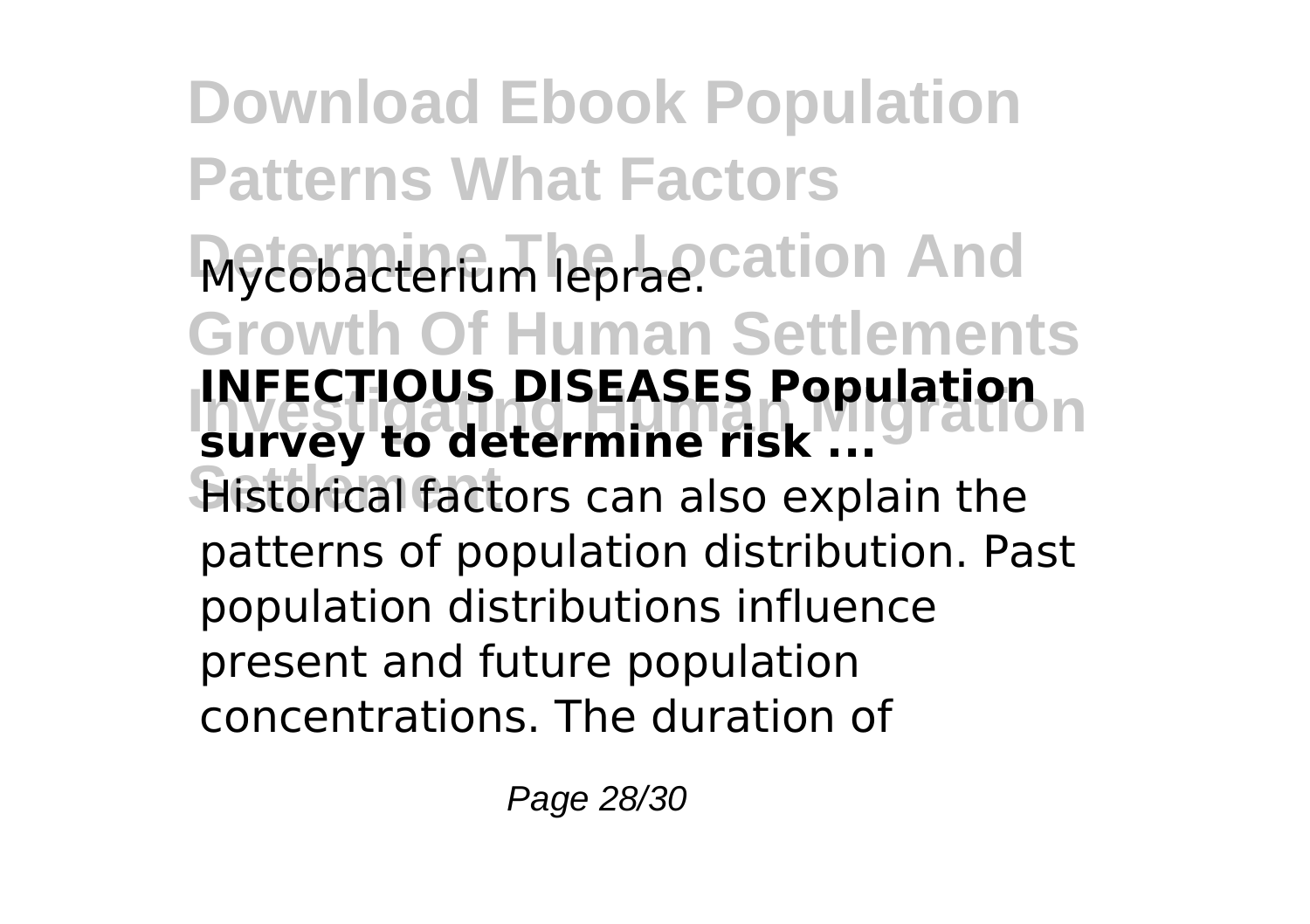**Download Ebook Population Patterns What Factors** settlements is important in determining the population density. Many of thents areas with high population<br>concentrations have a very Migration **Settlement** concentrations have a very

Copyright code: [d41d8cd98f00b204e9800998ecf8427e.](/sitemap.xml)

Page 29/30